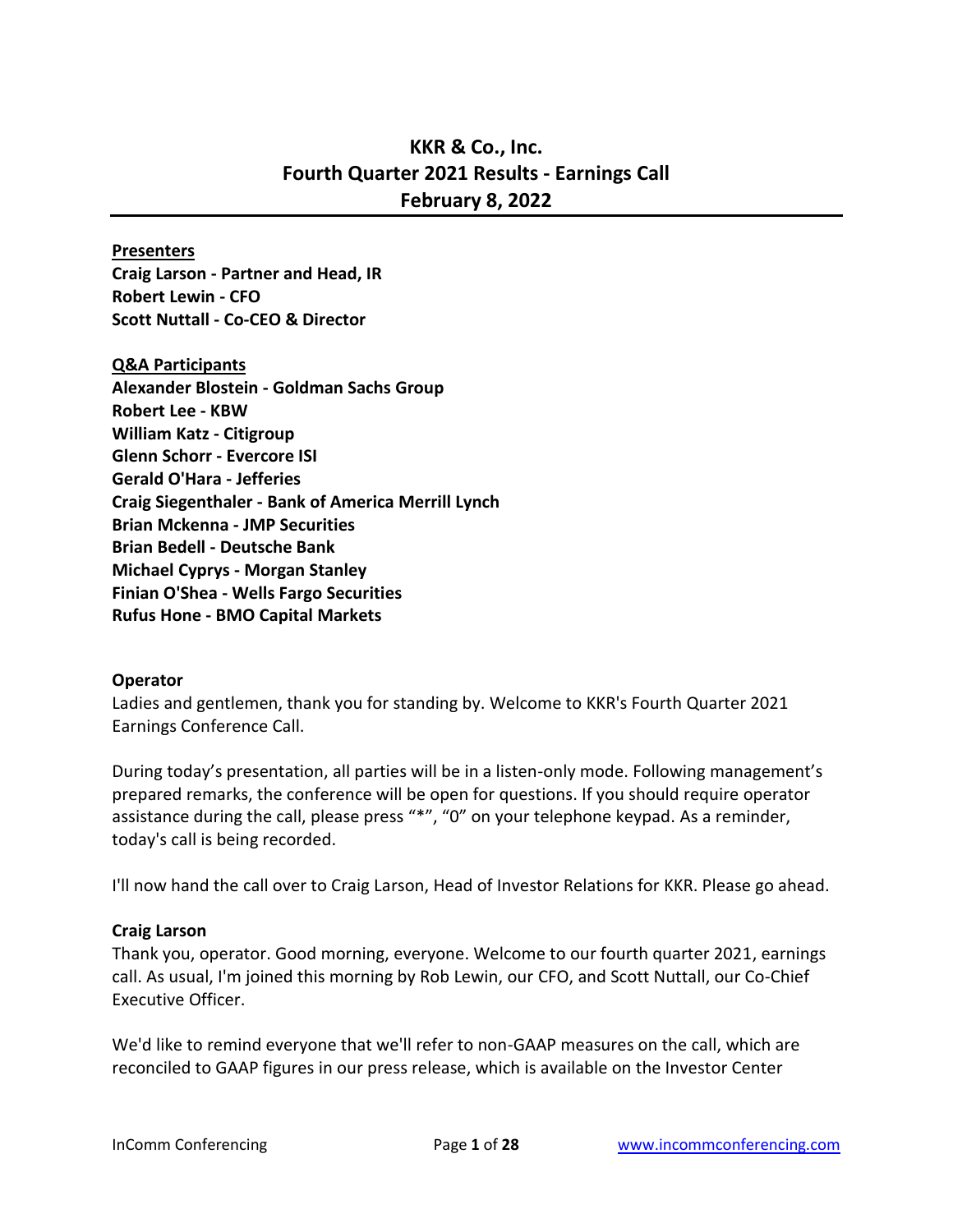section at kkr.com. And as a reminder, we report our segment numbers on an adjusted-share basis.

Our call will contain forward-looking statements, which do not guarantee future events or performance. Please refer to our earnings release and SEC filings for cautionary factors about these statements.

Now before we jump into our results for the quarter, we'd like to take a step back and talk about KKR in full.

As we look at our business, we see four things. First, we see scaling. Organically, over the last 12 months, AUM at KKR increased 48%. For an asset management business of our size, that alone is a pretty remarkable statistic. And including the Global Atlantic acquisition, AUM increased 87%, year-over-year.

Second, you're seeing the impact of the scaling, across many of the numbers that we're reporting, today. You see it in our financials. Management fees for the year increased 44%. Feerelated earnings increased 54%, while distributable earnings, more than doubled. All of these figures are at a record level for us.

And you also see it in our operating statistics. Investment activity, for example, is at a new level. In 2020, we invested \$30 billion across the firm. In 2021, that increased to over \$70 billion. And new capital raised of \$121 billion for the year, reflects breadth and diversification.

Approximately one third of that capital was raised from the broad private equity franchise, so including our growth strategies and core PE. Another one third came from our real assets businesses with the remaining one third coming from public markets.

So, fundraising was truly diversified, across the firm. And the other neat point about that \$121 billion is that 45% of it came from strategies that didn't exist at KKR, five years ago. We think that says a lot about our culture and our focus on innovation.

Third, looking forward, we remain very constructive on the opportunities we have ahead of us, with multiple identifiable growth avenues on a global basis. Rob's going to touch on our fundraising pipeline and our areas of focus, in a few minutes.

And finally, remember, we feel advantaged during periods of dislocation. There are very few long-dated pools of capital as large as ours that can take advantage of dislocations, and we have a unique business model and a unique culture that we think can lead to differentiated outcomes during these periods, and that's all alongside of \$112 billion of dry powder.

Suffice to say, there's plenty to focus on and a lot of compelling opportunities in the uncertain world in which we all find ourselves.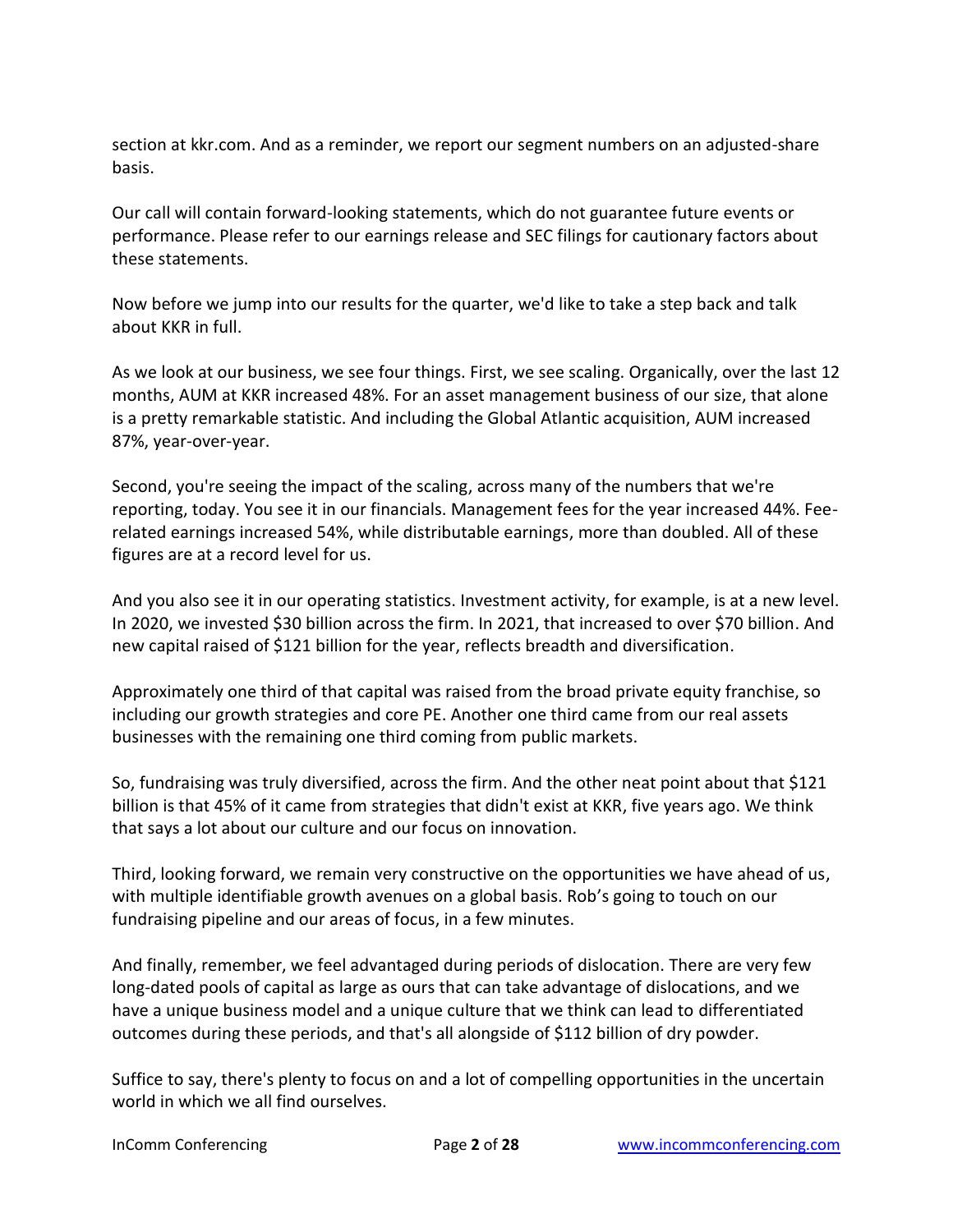Now, turning to our results. The fourth quarter was another very strong quarter for us. Feerelated earnings per share of \$0.69 and after-tax distributable earnings of \$1.59 per share are record quarterly figures for us.

And full year FRE of \$2.23 per share, an after-tax DE of \$4.44 per share, are record annual figures for us.

Looking at the quarter's operating metrics. New capital raised totaled \$19 billion driven by several strategies across private equity, infrastructure, real estate and credit.

Notably, Health Care Strategic Growth II held its final close, bringing the fund to almost \$4 billion, or approximately 3x larger than its predecessor.

This brings new capital raised for 2021 to \$121 billion, and this record fundraising and the addition of \$98 billion from the Global Atlantic acquisition in February, significantly, increased our asset base. AUM now totals \$471 billion, up 87%, year-over-year.

The strength of this year's fundraising is importantly quite diverse, as I mentioned a minute ago, with about \$70 billion from non-flagship strategies.

Our younger strategies are scaling, as they enter their second or third fund life, and we continue to innovate and expand into adjacencies across strategies and across geographies. And GA grew by \$25 billion through block activity, alongside of organic inflows in the year.

We deployed \$23 billion in the quarter. Capital invested in both traditional private equity and core private equity was strong. Our real estate platform continues to see robust deployment with real estate credit particularly operating a high run rate, and that's been amplified by Global Atlantic.

Similarly, on the public market side, GA has added to the rate of private credit deployment in the quarter, most meaningfully in asset-based finance, with additional deployment in direct lending and opportunistic strategies.

Q4's activity brings capital invested for 2021 to \$73 billion, up 2.5x, year-over-year. We've seen a step function type change in the level of deployment, driven by the size and diversity of our capital base while, at the same time, remaining judicious in choosing our spots.

Now, just as we continue to see strength on the fundraising and deployment front, our funds and strategies continue to perform at a very high level. You can see this on Page 7 of the earnings release, where we detail investment performance for the quarter and the year, across investment strategies.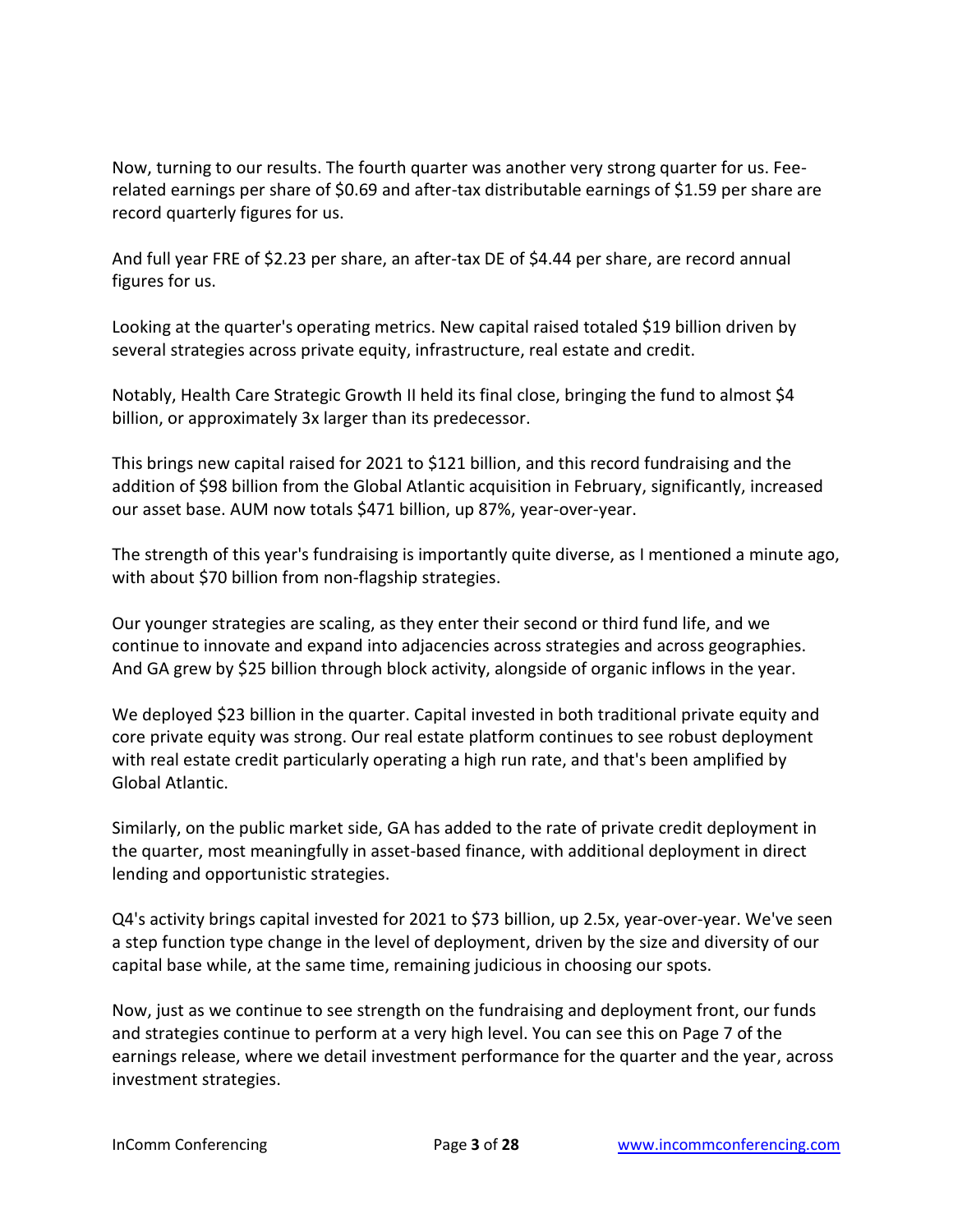And finally, I want to touch on capital return, before Rob walks through our earnings profile. As you can see at the bottom of Page 2 of the release, consistent with historical practice, we're pleased to announce an increase in our annual dividend from \$0.58 to \$0.62, per share.

This is the third consecutive year we've increased our dividend since we changed our corporate structure, and the change will go into effect beginning with any dividends to be announced for the first quarter of 2022.

And since our third quarter earnings call in November through last week, we've repurchased \$363 million of our stock in the open market with the majority of that coming in 2022 in the midst of all of this volatility.

And with that, I'll turn the call over to Rob.

## **Robert Lewin**

Thanks a lot, Craig. Now to walk you through our quarterly P&L. Our management fees increased by 49% this quarter versus Q4 of 2020. Management fee growth was driven by close across a number of active funds in the quarter.

These closes, alongside our investment activity, bring fee-paying AUM to \$357 billion. The fundraising success experienced over the past few quarters is really starting to flow through this line with another \$38 billion of committed capital not yet paying fees.

Our net transaction and monitoring fees were primarily driven by our capital markets franchise this quarter, which earned \$320 million. This is a high point for us. This revenue figure also encompasses a record number of transactions in a single quarter, and we only had one fee event that was greater than \$20 million.

For the year, Capital Markets totaled \$847 million with revenues diversified by type. Approximately a quarter of our revenues related to each of private equity, infrastructure, as well as third-party clients with the remaining quarter diversified across multiple different asset classes.

Moving to our expenses. Fee-related compensation came in right at that 22.5% mark, the midpoint of the range we've discussed, previously, while our other operating expenses came in at \$140 million.

The increase here was driven by higher placement fees, as well as professional fees, given high activity levels, across the firm. We are also all back in the office, across most of our locations, leading to an uptick in operating costs versus this time, last year.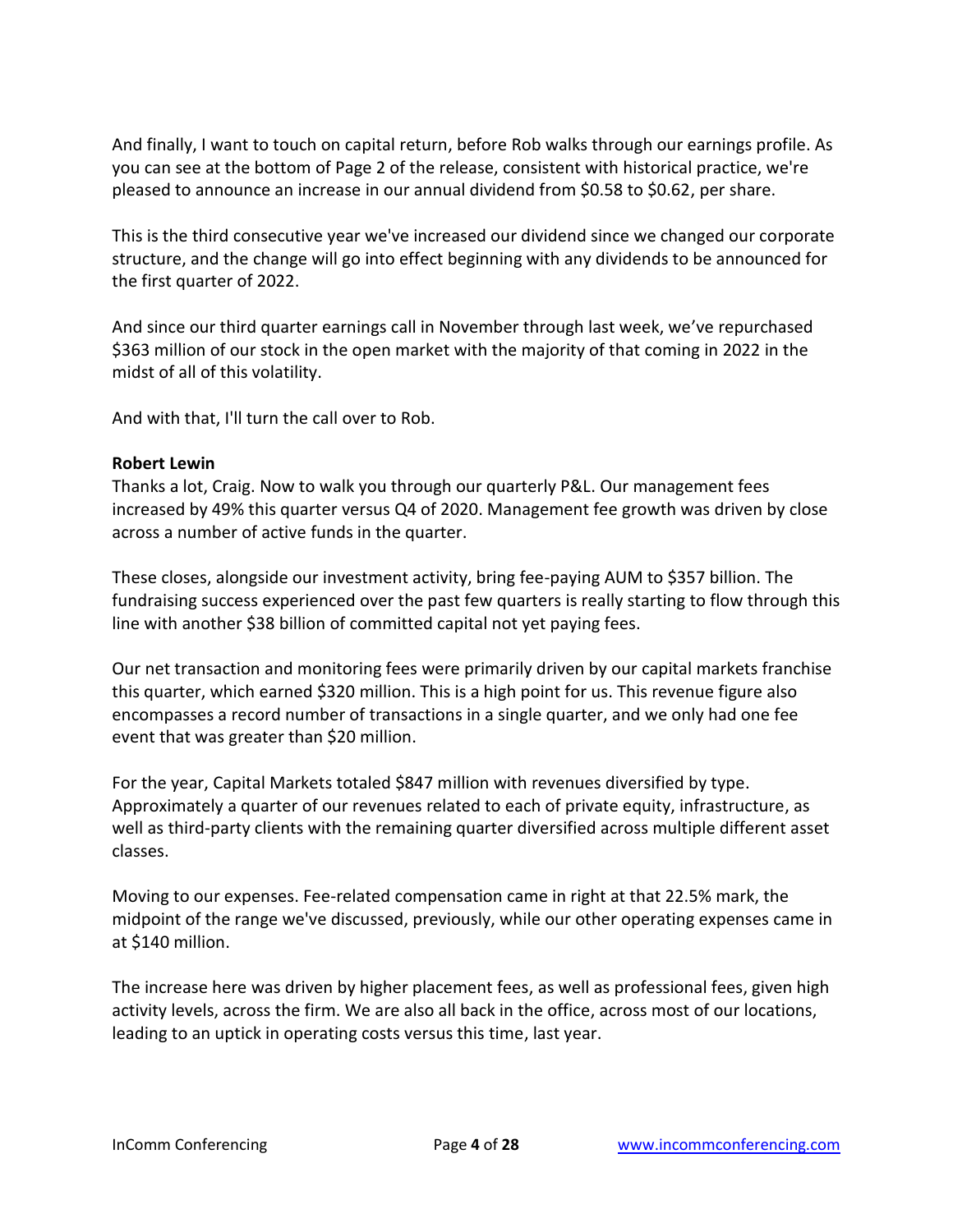In total, this brings our fee-related earnings to \$606 million for the quarter, which is up 45% versus Q4 of 2020. The quarterly and yearly FRE margin both came in at 63%. And on a pershare basis, FRE is \$2.23 for the year.

Now moving on to realizations. Realized carried interest totaled \$568 million in the quarter. Our realized incentive fees totaled \$351 million in the quarter, largely due to Marshall Wace's strong investment performance. And realized investment income totaled \$336 million.

Together, these earning streams resulted in \$1.4 billion of asset management operating earnings.

Our insurance segment also experienced an incredibly strong quarter with \$347 million of operating earnings.

In Q4, Global Atlantic sold its interest in Origis Energy, a solar renewable energy developer, at 12x cost, resulting in a \$200-plus million benefit to segment operating earnings. This was really an amazing result for Global Atlantic and all of its shareholders, while still recognizing that 12x gains are not representative of our go-forward expectations here.

Excluding all variable investment income for the year at GA, ROE would have still been a bit above 14%. This return represents a strong core operating level and modestly above our 12% to 13% expected range.

Most importantly, a year into our partnership with GA, we couldn't feel any better about our collective progress, including the performance of management, the profitability of our stake, scaling of the AUM and the integration of our teams.

In total, our after-tax distributable earnings were \$1.4 billion for the quarter, or \$1.59 per share. Comparing 2021 to 2020, DE per share is up over 2x. Alongside an increase in earnings, we are also seeing continued compounding in our book value per share, which now totals \$28.77.

As a component of this, our 61% economic interest in Global Atlantic's book value now totals \$3.4 billion, up 15% since the first quarter of our ownership.

In summary, our business continues to perform at an exceptionally high level, and this is clearly evident in both our Q4, as well as our 2021 results.

Now, there are two additional topics I would like to go through in a bit more detail. The first is our potential. In 2021, we generated almost \$5 billion dollars of distributable operating income, really a step function increase from the \$2.3 billion that we generated in 2020.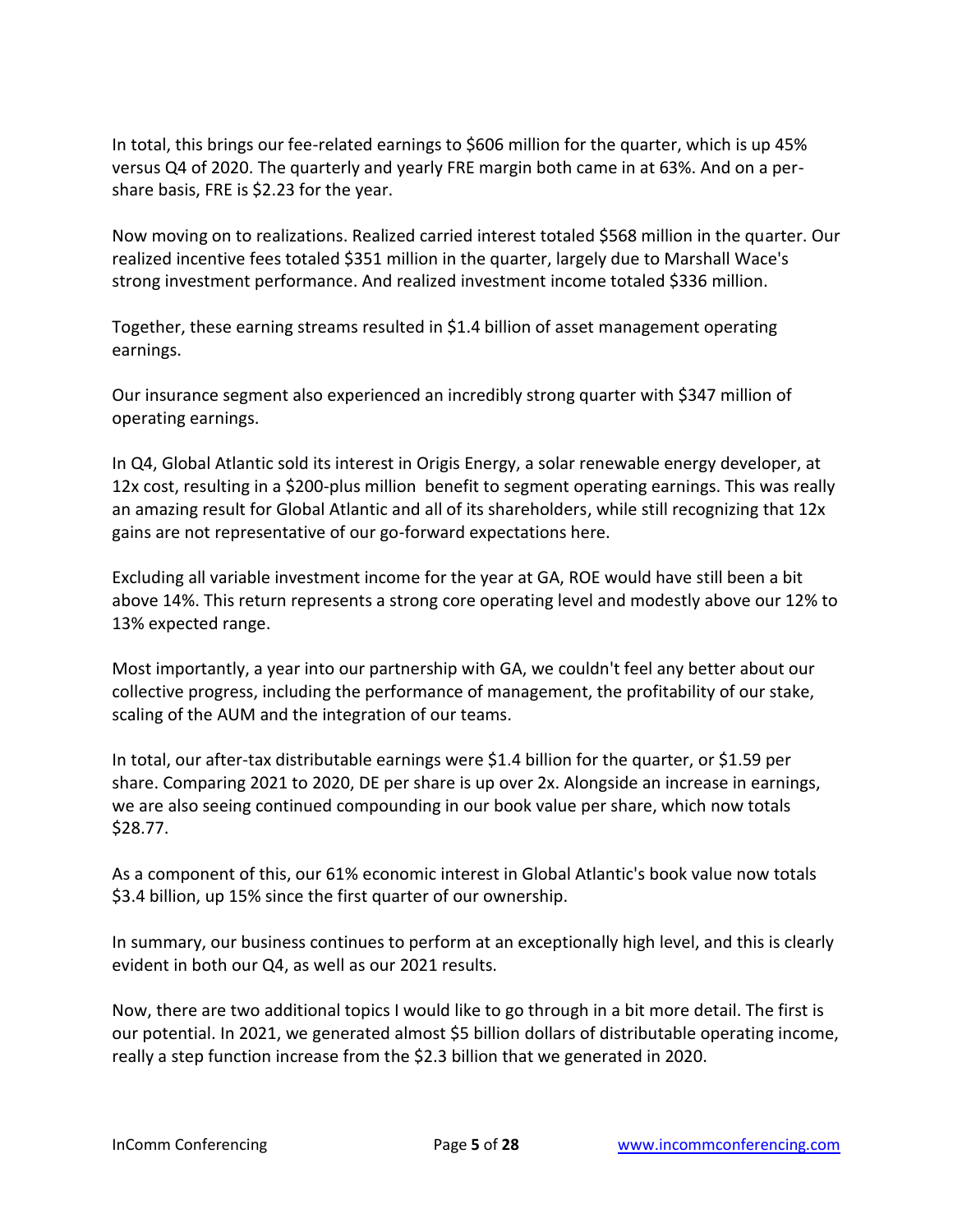And to be clear, we don't believe these results yet reflect even our run rate profitability, let alone our potential.

There are a number of reasons why we have room to run. Let's start with management fees. At 12/31, we had \$38 billion of committed capital that isn't yet running through our management fee line. A year ago, that number was \$20 billion.

And as that \$38 billion, which has a weighted average management fee north of 100 basis points, is either invested or enters its investment period, it will drive management fees in a meaningful way. And I will come to our future fundraising potential from here, in just a minute.

Next are our embedded gains. Gross unrealized carry at year-end totaled \$8.6 billion, compared to \$4.7 billion a year ago. So, even after a record realization year, gross unrealized carry increased over 80%, positioning us really well for future realized performance income.

And embedded balance sheet gains at 12/31 were \$6.7 billion, up from \$4.4 billion, a year ago. So similarly, while we saw a meaningful step-up in balance sheet realizations in 2021, our embedded gains increased, over 50%.

And finally, as the overall footprint of the firm continues to grow, leading to increased deployment and more relationships, this in turn continues to expand the opportunities we expect to have in our Capital Markets business.

So, really strong performance in 2021, over the really meaningful potential still yet in front of us.

That leads into the second topic I'd like to touch on, fundraising and our pipeline. As we look forward, we expect to be fundraising across 30-plus strategies in 2022, so we have a lot of runway and opportunity in front of us.

In terms of areas of focus, I'd highlight four. The first area is private wealth. We now manage a little over \$50 billion in private wealth assets, and we've been investing, meaningfully, into this channel. Historically, private wealth has contributed about 10% to 20% of the money that we raised annually.

With the investments we're making in people, technology and new product innovation, alongside the strength of our brand and our track record, we believe, over time, that it should be 30% to 50% of the money that we raise.

The second area would be Asia. More than half of global GDP growth is expected to come from Asia. And as a reminder, eight of our 21 offices are in the region. We were early in Asia, and we've seen significant scaling, as AUM across our Asia-dedicated strategies has gone from \$20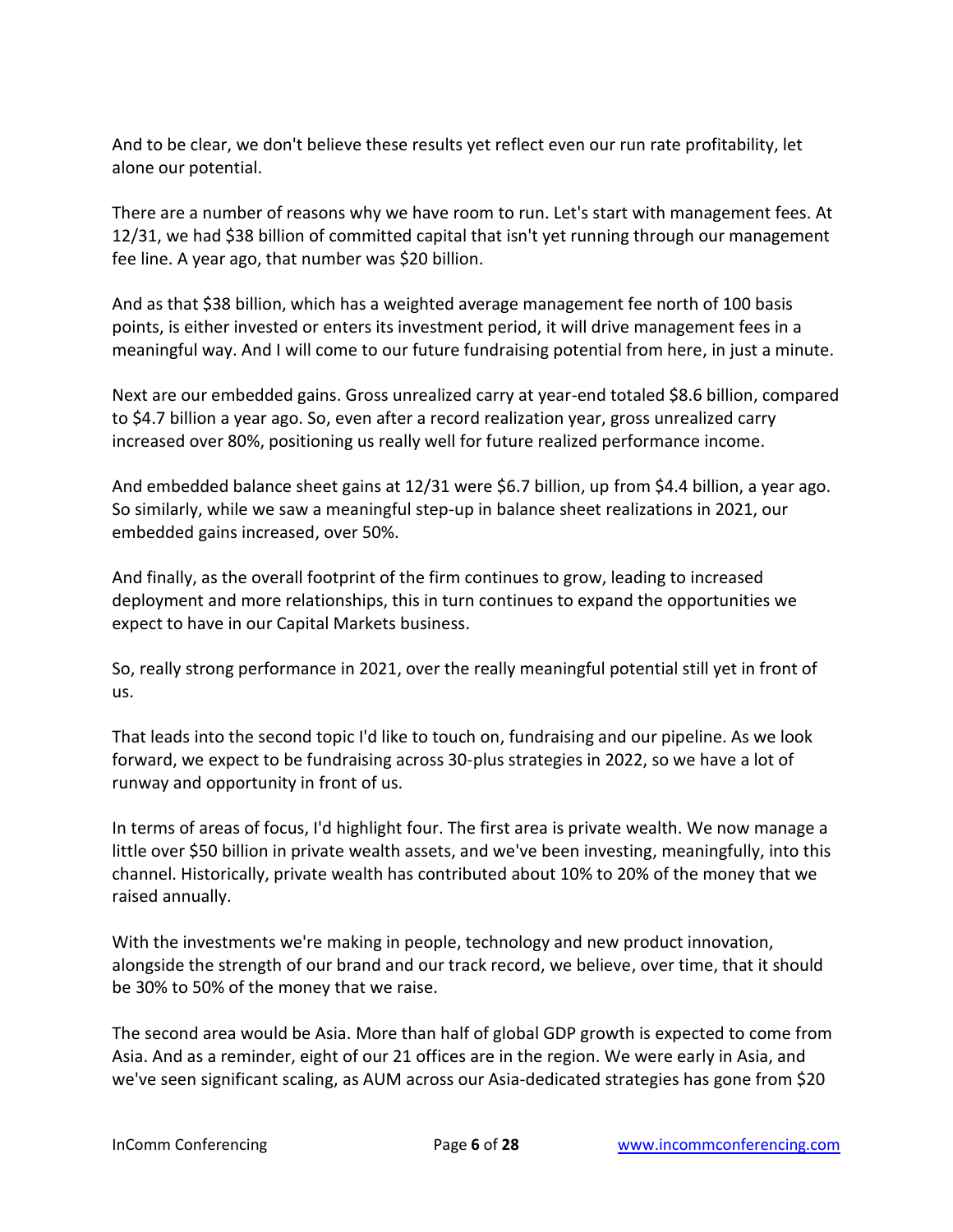billion to \$42 billion, over the last two years with private equity being the biggest driver of that growth.

In 2022, we expect to be fundraising for five Asia-focused strategies outside of PE, across our infrastructure, real estate, credit and growth businesses. We have a leading footprint in Asia today and building on our presence is a priority and a big opportunity for us.

The third area would be our broader core franchises. These are all adjacent strategies to what we're doing in private equity, real estate, as well as infrastructure. So, think longer-term capital, a lot of which can be raised on a continuous basis for strategies that are leveraging resources and yield flow that are already resident within the firm, today.

A year ago, we were at \$17 billion of AUM, across core. And today, that figure is north of \$40 billion. In 2022, we look to continue the momentum and expect to be fundraising across five distinct strategies in private equity, real estate and infrastructure.

And the fourth area is what we're doing across our real estate franchise. A year ago, AUM across real estate was \$15 billion. Today, that figure is \$41 billion.

In 2022, we expect to fundraise across 10 distinct real estate strategies, including the next generation of our opportunistic real estate strategies, across all three geographies.

And with that, let me turn it over to Scott.

# **Scott Nuttall**

Thank you, Rob, and thank you, everyone, for joining our call, today. As Craig and Rob reviewed, 2021 was a very strong year with record AUM, FRE and earnings. The hard work of the last 10 to 15 years of business-building began to show up in bigger ways last year, and we're ahead of where we thought we would be, at this point.

And with a record \$112 billion of dry powder, we are well capitalized to invest in opportunities presented by more volatile markets and an evolving macro picture. In summary, we feel incredibly well positioned.

While we're together today, I also want to give you a little color on our annual planning meetings. Last week, we gathered 35 of our partners for two full days to review where we are, where we're going and what we need to get right to capture the opportunity in front of us. It was an extremely energizing discussion.

As we discussed at our Investor Day last April, we had significant runway in all of our businesses and see the opportunity to, meaningfully, scale across multiple platforms and markets, simultaneously, including Asia, real estate, infrastructure, our core suite of products, private wealth, growth, impact in ESG, insurance, credit and private equity, amongst others.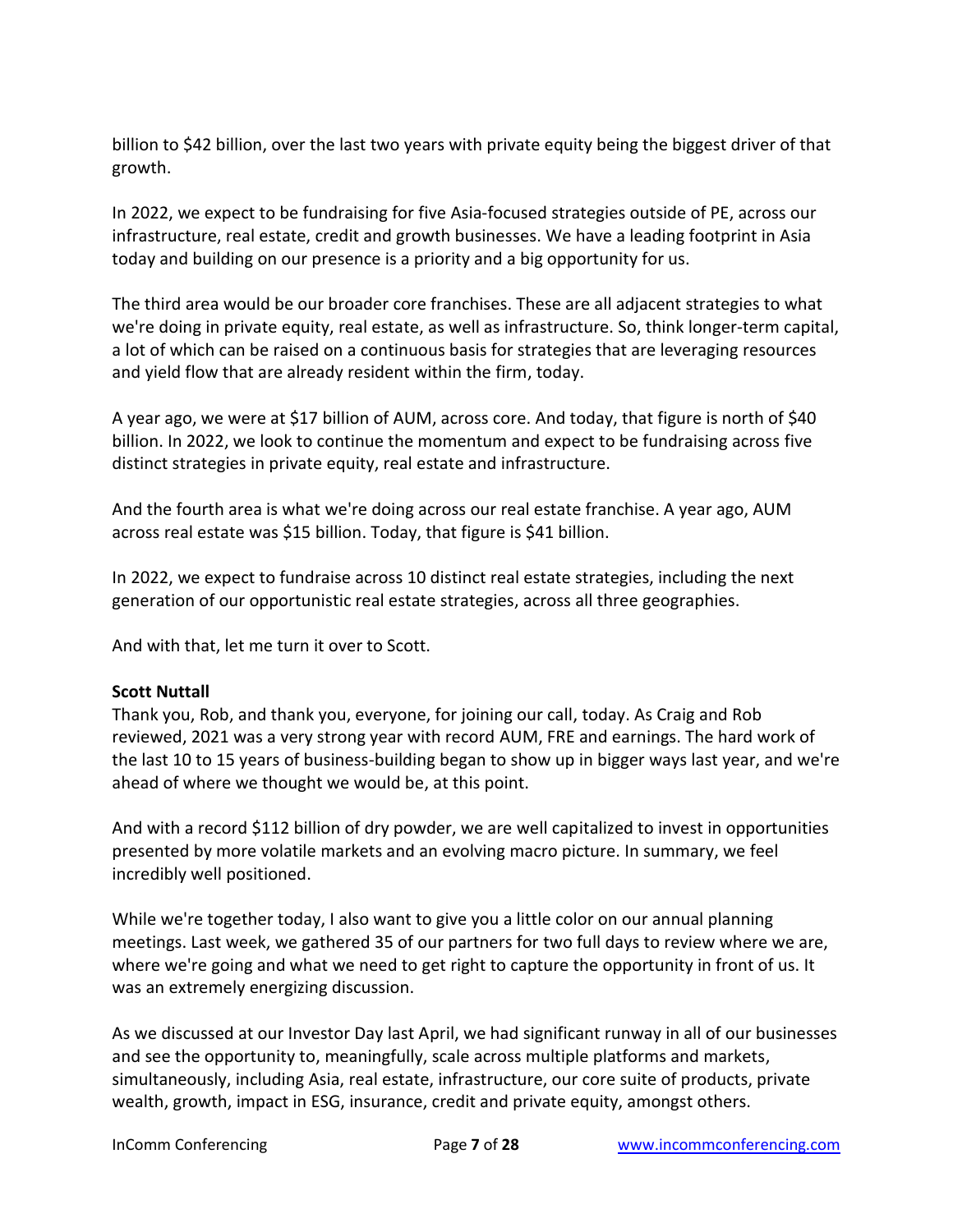What we discussed last week is that our progress makes us even more confident in the opportunity ahead and what these businesses can become.

Said another way, we believe we can get to the destination faster than we thought a year ago, and the quantum of the growth opportunity is greater than we anticipated.

So, while 2021 was a great year for the firm, what's particularly exciting is how the progress we made last year positions us for more growth in the years ahead.

And critically, Joe and I have never had more confidence in our team. We have a focused and highly motivated group driving our businesses and functions and responsible for each of our growth initiatives. So we enter 2022 with significant conviction in our growth prospects, our model and our people and look forward to keeping you updated, throughout the year.

And with that, we're happy to take your questions.

## **Operator**

Thank you. At this time, we'll be conducting a question-and-answer session. If you would like to ask a question, please press "\*", "1" on your telephone keypad. A confirmation tone will indicate your line is in the question queue. You may press "\*", "2" if you'd like to remove your question from the queue. For participants using speaker equipment, it may be necessary to pick up your handset, before pressing the star keys.

In the interest of time, we ask that you each keep to one question, and one follow up. Thank you. Our first question comes from the line of Alex Blostein with Goldman Sachs. Please proceed with your questions.

## **Alexander Blostein**

Hey, good morning, everybody. Thanks for taking the question. Why don't we start with just the dynamics around fundraising and management fee growth? And I really kind of want to zone in on a couple of things.

I guess, first, whether or not the current macro conditions are having any impact on LP appetite to allocate to private markets, broadly, even if just tactically, but curious what to hear what you guys are hearing on the ground.

And then, secondly, Rob, you mentioned a number of fundraising initiatives for 2022. I was hoping you could size how much you expect to raise across those 30-plus strategies and, ultimately, what that means for 2022 management fee growth.

## **Craig Larson**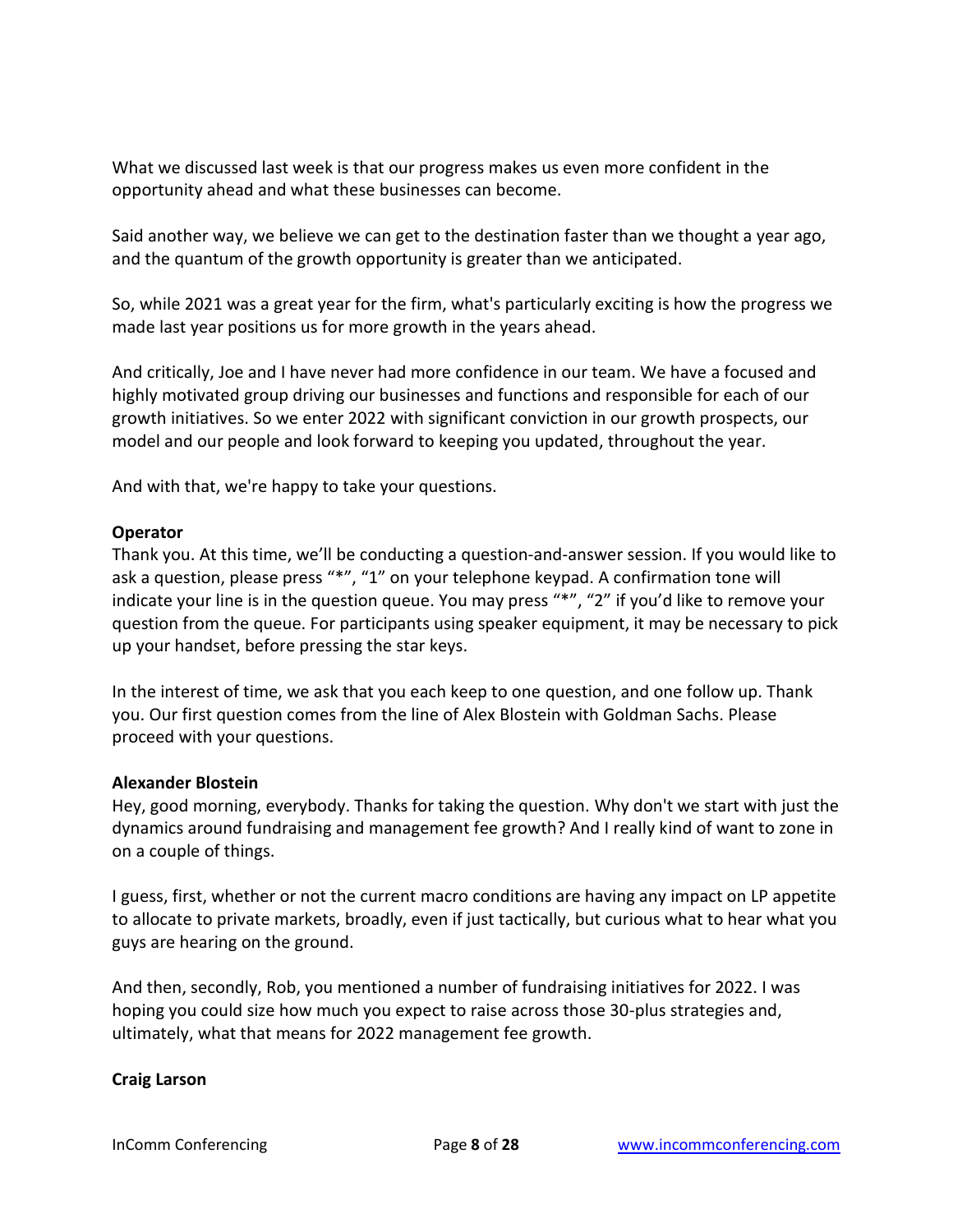Alex, it's Craig. Why don't I begin? To the first part of your question, really, no change in terms of the interest level that our LPs are having from a fundraising side, and it continues to feel like we have a lot of momentum, which is great. Why don't I give a little bit more granularity in terms of all of those--the areas where we're fundraising to give you a sense of the breadth of that activity for us? Rob obviously, ran through the four areas of focus for us in 2022.

More narrowly, in private equity, we're still fundraising for Americas Private Equity. We're fundraising for our Europe private equity strategy. In growth, fundraising is launched for both the impact and next-gen tech strategies.

In core, we're fundraising across the core businesses, so that's core private equity, as well as core infra and core plus real estate strategies. Now, the latter two are open ended.

And in addition to core plus in the U.S. that we've spoken about, we've also launched fundraising for core plus real estate in Europe and Asia. Both of those are also open ended, as well as in infra, where fundraising continues for the benchmark infra strategy.

In real estate, in addition to the core plus strategies in all three geographies, we're fundraising for a stabilized real estate credit strategy and our opportunistic real estate credit strategy as well. In credit, we're active in the U.S., Europe and Asia.

We're fundraising for lending partners, European revolving credit, Asia credit, asset-based finance, credit opportunities, and that's in addition to a Global Atlantic sidecar strategy.

Our CLO business has been active. And as we look to raise capital across the leveraged credit platforms and our hedge fund partnerships on a more continuous basis, and that's all in addition to the suite of democratized products that we have.

So again, really, it's--I think the overall takeaway, lots of activity, and it just continues to feel like we have a lot of momentum.

# **Scott Nuttall**

Yeah, the only thing I would add, Alex, agree with Craig, no change in LP appetite. The only incremental color I'd give is, if anything, we're seeing more interest in real assets with yield. So, anything with some inflation protection, so think infrastructure and real estate.

As we've seen inflation expectations go up, we're finding even more interest in those asset classes. Rob, do you want to pick up on the second part?

## **Robert Lewin**

Yes, hey, Alex. As it relates to the management fee piece of it, Alex, we've never felt as good as we do, right now, about our ability to sustainably grow management fees, over time.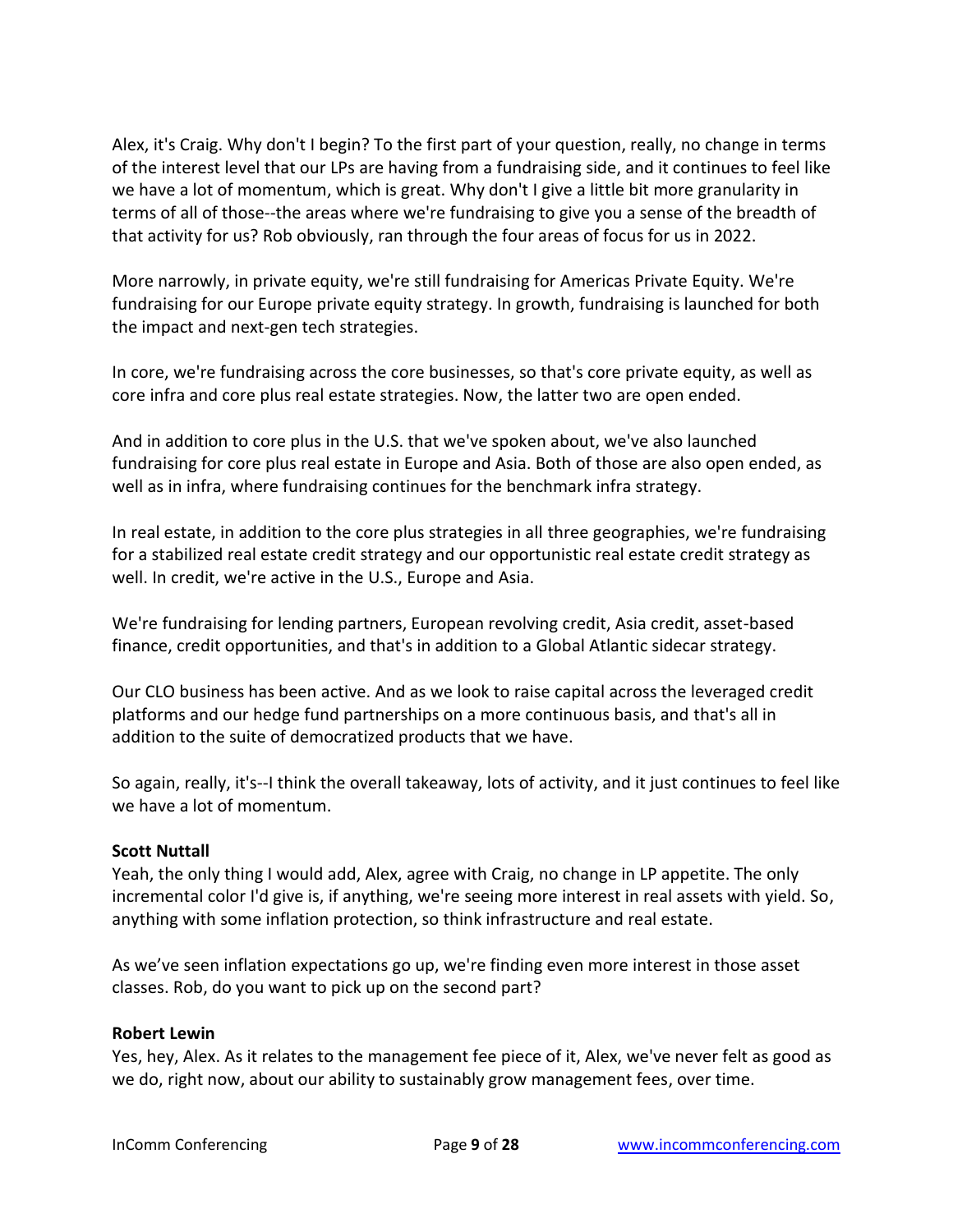Obviously, I referenced the \$38 billion of capital that hasn't yet flown through our management fee line item, the 30-plus products Craig just went through, our relationship with Global Atlantic where assets are much higher than where we thought it would be and, frankly, just the new product innovation that's happening across the firm today that gives us visibility around our ability to grow management fees, tomorrow.

So, I think the expectation should certainly be continued management fee growth from us and being able to do so on a sustainable basis, over time.

## **Alexander Blostein**

Great, thanks for that. And then just my follow-up is around capital management. So you guys obviously picked up the pace of buyback, so far, in the first quarter.

Given your comments around the robustness of the business going forward, obviously, lots of capacity on the balance sheet given realizations and embedded gains.

How are you thinking about the buyback at this level for the share price? And should we be thinking about acceleration in share repurchases from here?

## **Robert Lewin**

Yeah, Alex, the key for us on capital allocation is to have a consistent approach, and you've heard that for us, over the last number of years, and we'd anticipate that continuing.

And so, as we think about our overall capital allocation strategy, we want to make sure that we're striking the right balance between capital return to shareholders and investing back into KKR for growth, so long as that can be done at high ROEs and above our cost of equity.

So, let's take those in order. You would have seen, obviously, that we just increased our dividend 7%, third consecutive year since we became a C-corp where we've increased our dividend.

And then, we want to continue to invest back into KKR stock, as you said. Certainly at these levels, we feel really good about our overall body of work on our share buyback. We've repurchased or retired north of 80 million shares, now.

That's almost 10% of KKR shares outstanding, almost 15% of our free float. And our goal is to keep our share count flat, as it relates to employee dilution. So, I think the expectation over time would certainly see us be in the market and acquiring and retiring KKR stock.

In terms of balancing that with overall opportunity to grow KKR, it is a big priority for us to reinvest back into KKR, whether that's in M&A or supporting new products or supporting new innovations, so long as we're seeing returns that are commensurate with that capital commitment. And over the last number of years, we certainly have.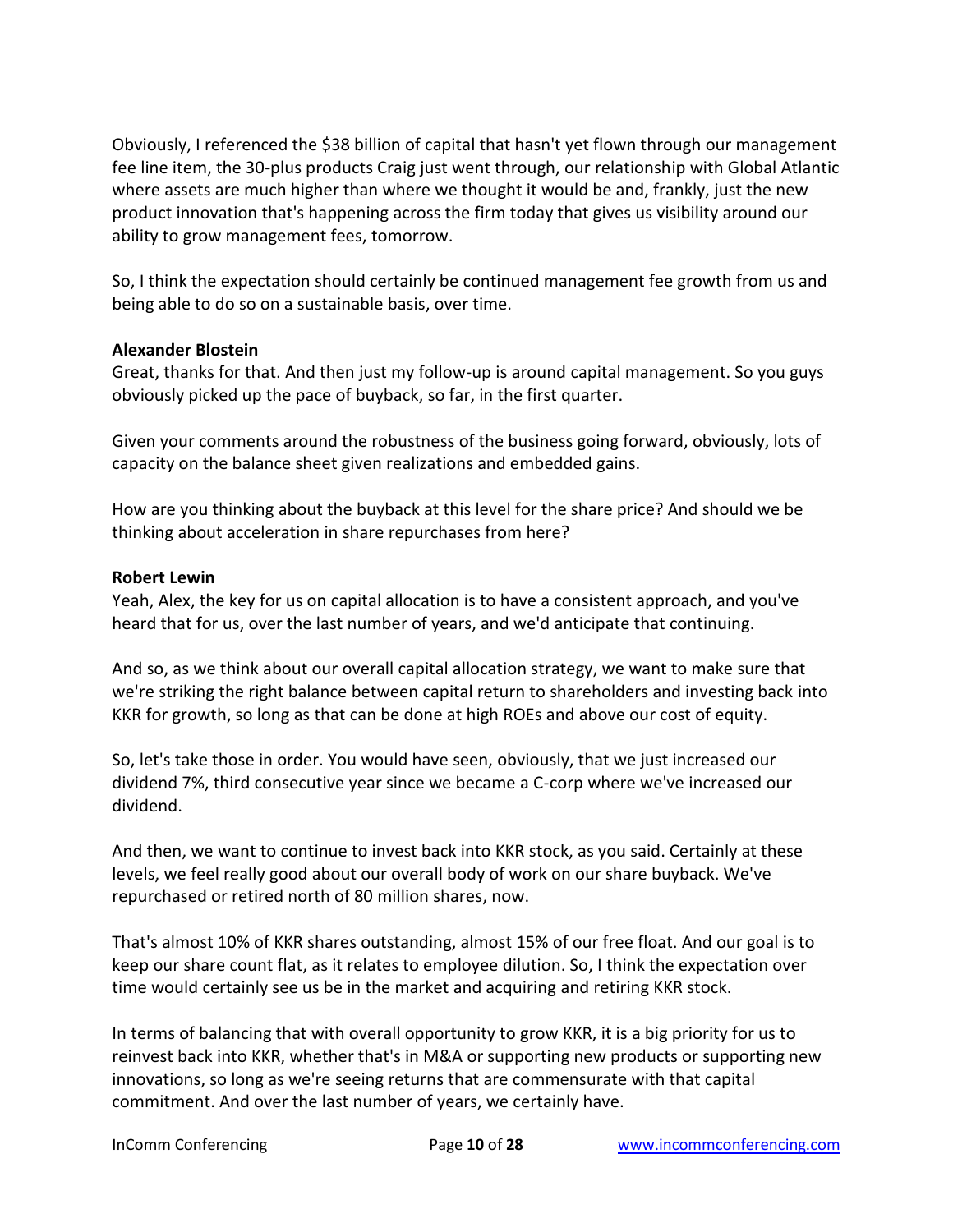So, we're going to continue to have a capital allocation framework that is very much ROEbased. We feel that's a real core competency of ours, as we think about moving capital around to the highest ROE opportunity.

And if you think about our overall capital allocation framework, I think it's also worth remembering that KKR is an employee base is the single-largest shareholder in KKR. So, we come at that from a very aligned basis.

## **Alexander Blostein**

Great, thanks for all that.

## **Robert Lewin**

Thanks, Alex.

## **Operator**

Thank you. Our next question comes from the line of Robert Lee with KBW. Please proceed with your question.

## **Robert Lee**

Great. Good morning, everyone. Thanks for taking my questions. Maybe, first, looking at wealth management. Generating 30% to 50% of your fundraising from that channel in several years is a pretty big step-up, particularly, in light of your overall fundraising. So, could you maybe put a little bit more meat on the bone?

Like, I know you had just hired a new Head of Global Wealth Management. But whether it's specific products or specific things that kind of give you that confidence sitting here today that in the next couple of years, you can have that magnitude of an increase coming from that channel. I mean, what would drive that?

## **Craig Larson**

Yeah, Rob, it's Craig. Why don't I begin? So, private wealth is as big a priority as we have as a firm. And the addressable market here, as everyone knows, is massive. Total client assets are estimated to be around \$280 trillion. That's pension funds, sovereign wealth, insurance, private wealth, combined.

And private wealth is almost 65% of that and is growing, so it's a massive end market. But at the same time, allocations, as we all know, for individual investors is a fraction of what you find at institutions. And so, individual investors are less than 5%. And by our research, we actually think that number is in around 2% to 3%.

We have this enormous end market. It's underpenetrated with allocations that are increasing. And so, it's a huge opportunity. And I think as we think of our investment skills, our track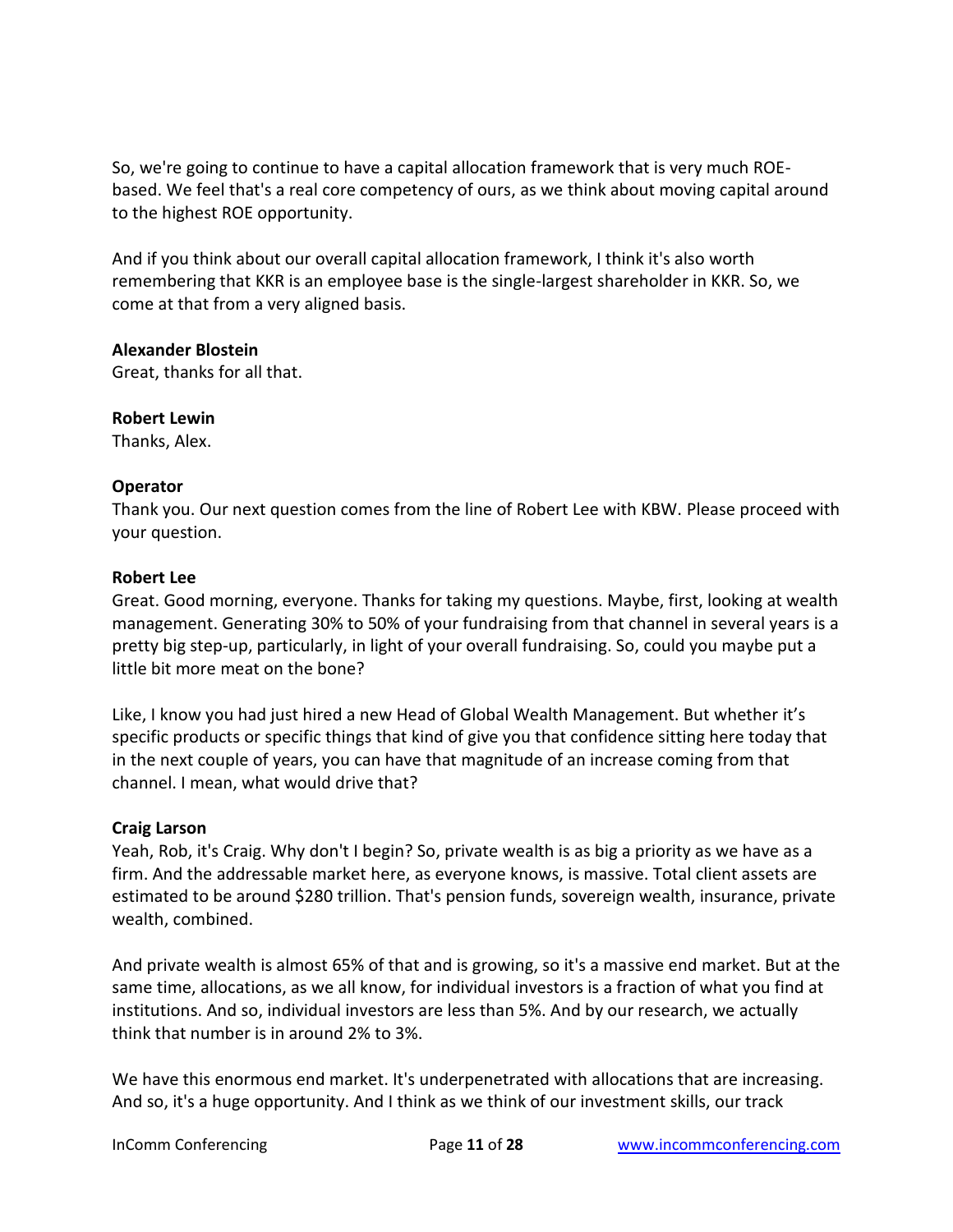record, combined with our brand, we really think we're exceptionally well positioned to be a winner, here.

And the focus, I'd say, is really threefold. So one, we're focused on our partnerships with private wealth platforms. So in the U.S., that's the warehouses, the independent brokerdealers, the RIAs.

And outside the U.S., it's the global private banks and the regional private banks. And so, the business is organized by geography here. And you're correct. You've seen some hiring related to that.

Second, we're related--we're focused on the family capital part, so think about that singlefamily offices, multifamily, ultra-high net worth. And some of those folks are very large and very sophisticated. And again, we're organized by geography, here.

And then third, we're focused on product creation. So, historically, we've offered private fund solutions, through the private wealth space.

But really, there are only a limited number of private wealth investors that are qualified who could look at private funds as appropriate. So, we're focusing on creating these new investment solutions, these more democratized products, democratized solutions that are in a registered fund format and have much wider applicability, within the private wealth channel.

So, I think suffice to say, when you combine with where we are in the development of the channel, the maturing of our product set, including, and Scott mentioned this a moment ago, all the products that we have with the yields, real assets, etc., and put that together with our brands, which is really encouraged with how we're situated and all of the opportunities that we have ahead of us.

# **Robert Lee**

Okay. Great, thanks. And maybe as a follow-up, I mean, lease equity mark has been a pretty rocky start to the year, so, I guess investors are generally concerned about kind of the realization outlook from here. Could you maybe update us on where things are for you guys right now, through the start of the year, the first half of the quarter in Q1?

## **Robert Lewin**

Yeah, Rob, some good news here. As it relates to Q1, we already have a good amount of visibility into some pretty meaningful revenue from monetization activity. As of now, that figure is around \$700 million, maybe a bit above that.

As you know, that's collectively, across both our performance as well as our investment income. And as a reminder, that is from deals that are already closed or have been signed up and that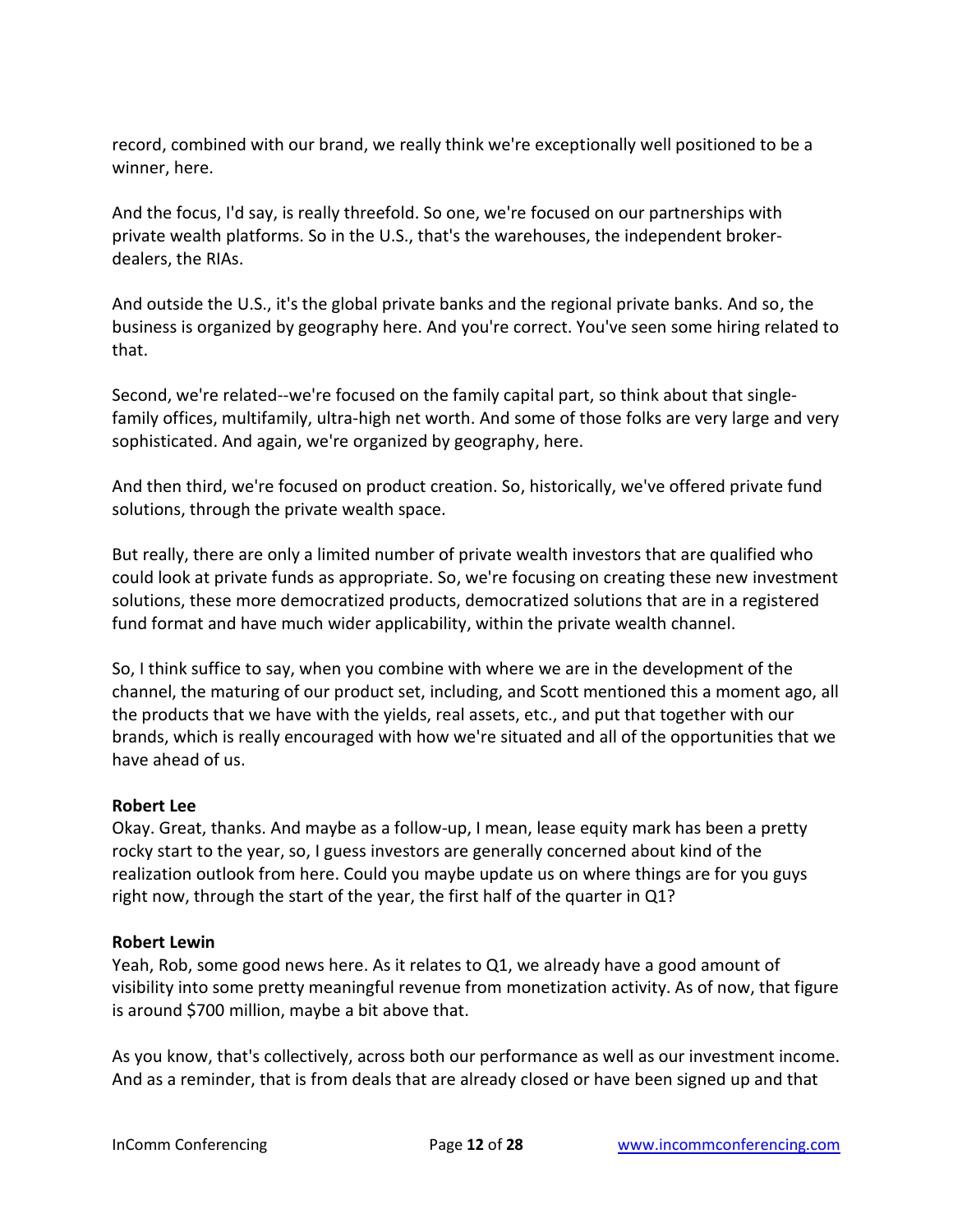we expect to close in Q1. So, we're off to a really good start, there. This is one of the strongest figures we've ever had at this stage of the quarter.

And then the other I know relevant thing for your models is the split. It's weighted around 75- 25 carry-investment income, right now. So yes, we feel like a pretty good start to the year and gives us some support going into Q1 in 2022.

## **Robert Lee**

Great. Thanks for taking my questions, guys.

## **Robert Lewin**

Thank you, Rob.

## **Operator**

Thank you. Our next question comes from the line of Bill Katz with Citi. Please proceed with your questions.

## **William Katz**

Okay. Thank you very much for taking the questions, this morning. So, maybe come back to interest rates for a moment. I was wondering if you could let us know what is your rate assumption that you have that sort of supports your sort of 12% to 13% ROE for Global Atlantic?

And then, if rates were to go up, can you walk us through what the net impact would be between maybe a higher ROE there versus any impact on management fees?

## **Robert Lewin**

Hey, Bill, it's Rob. Thanks for the question. Maybe let's start with where we think interest rates are going, and so, we do see rates certainly increasing like the rest of the market. I think we're likely to get four more fed funds increases, this year. But at the same time, we do see that coming on the back of robust financial conditions.

So, our expectation is that we can be in an environment here where rates are still low or negative, over the next couple of years, which I think is an overall positive place for us to be from a business model perspective.

Now of course, there are uncertainties around rates are going, but I think there's a number of areas where we're, I think, pretty well competitively positioned. As you referenced, Global Atlantic, they are largely biased to benefit from interest rates rising, over time.

So, \$120 billion of capital there, as well as how we think about their individual channel and our ability to be able to generate sales from that channel, we think, are all positively biased in a rising rate environment.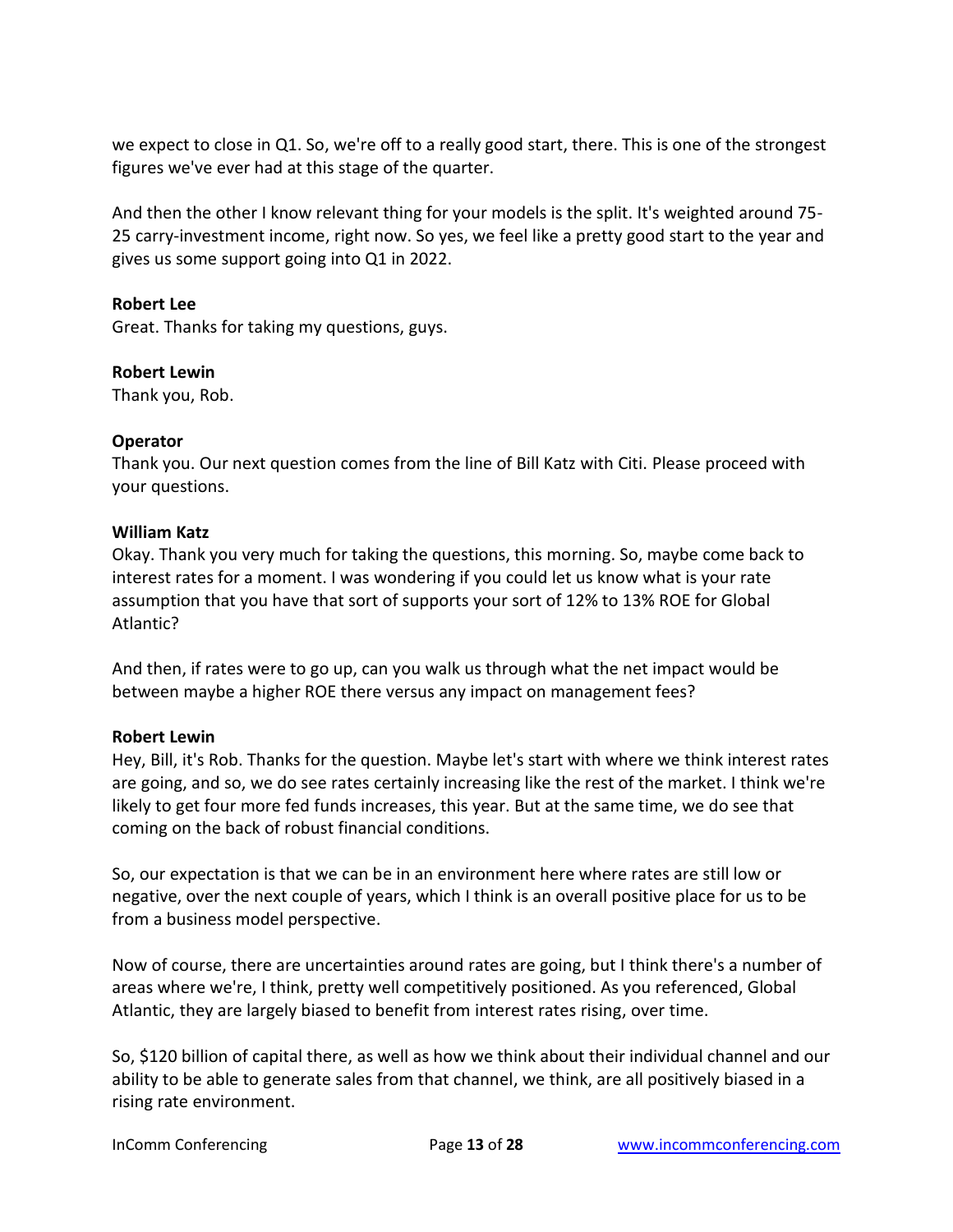And so, I think there's a number of other areas around KKR, as well, where we think we're competitively well positioned. You look at our credit business, over \$200 billion or close to \$200 billion of AUM. Much of our third-party business there is floating rate exposure in nature.

So, as interest rates rise, all things equal, our returns go up. And the hurdle rates across many of those products tend to be fixed in nature, so, the likelihood of earning additional incentive fees is that much higher. So hopefully, that helps answer your question.

## **William Katz**

Okay, thanks. And just a follow-up, just coming back to maybe your prior guidance. I certainly appreciate the tone and tenor of what you're saying about the confidence.

But can you sort of still triangulate back to sort of your guidance for this year in terms of \$2 plus of FRE and sort of how you think about that, not only for this year, but maybe into 2023, just given the compounding nature of growth?

And then maybe just sort of level set where you are, in terms of the capital raising flagship of the \$100 billion plus, well into that, as well. Thank you.

## **Robert Lewin**

Yeah, no updates to the numbers. Bill. Obviously, we're well ahead of where we thought we would be even 6 or 12 months ago.

And as it relates to both fundraising, as well as management fee growth, this isn't just a result of acceleration of fundraises. In many cases, we have well exceeded the expectations that we have for ourselves. And so, we continue to see a robust environment to be able to raise capital.

And as I mentioned earlier, we continue to see an environment where we should be able to really drive substantial management fee growth, as well as FRE growth off of a base of \$2.23. So, we should be well ahead of our target for 2022 that we laid out. I think it was about 12 months ago.

# **Scott Nuttall**

Yeah, the only thing I'd add, Bill, is last quarter, we said we thought we could double fee-related earnings in TDE, over the next five years. That's still very much the case. So, no updated guidance for '22, but suffice it to say, we well exceeded what we told you, a year ago.

# **William Katz**

Okay, thank you.

# **Scott Nuttall**

Thanks.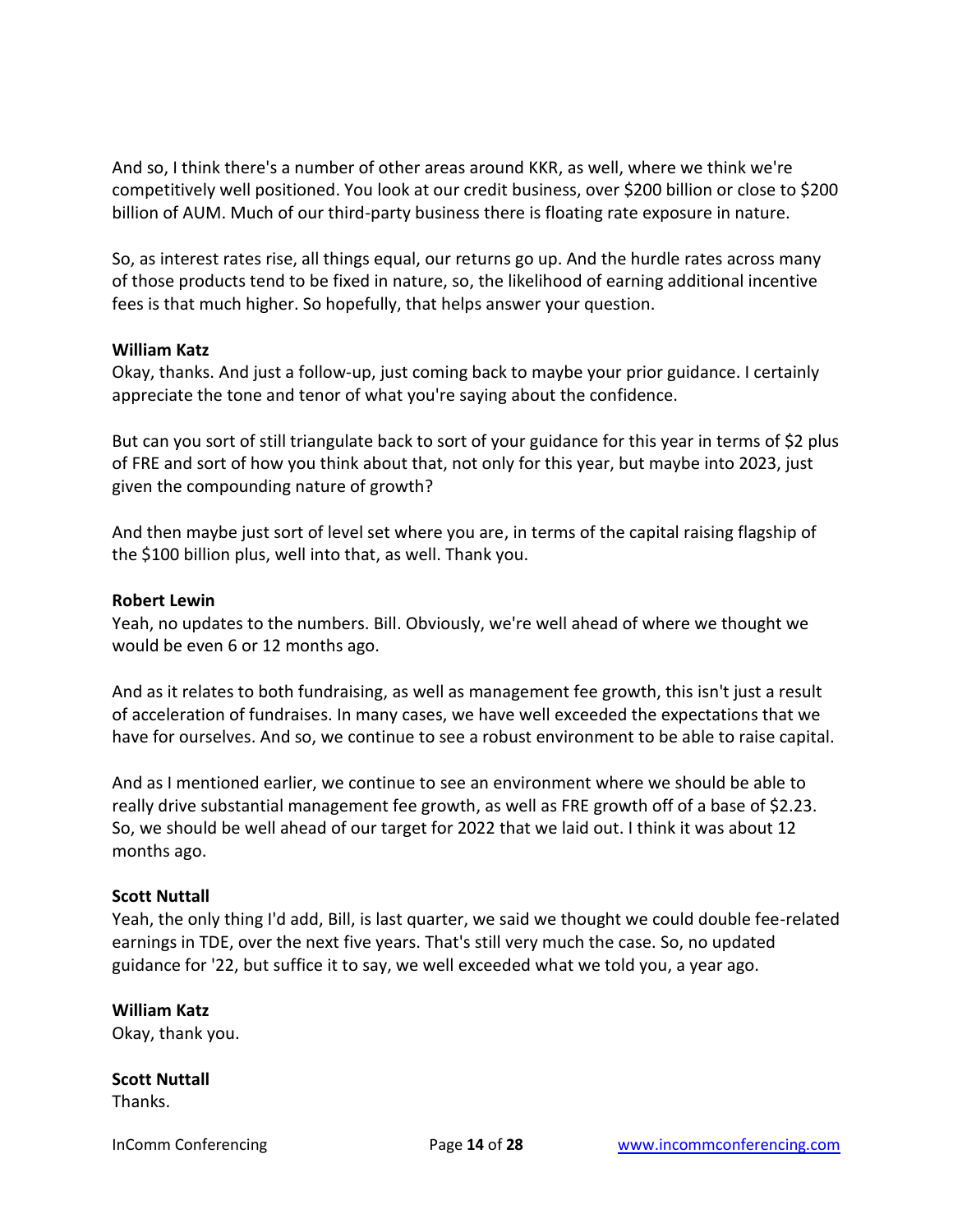## **Operator**

Thank you. Our next question comes from the line of Glenn Schorr with Evercore ISI. Please proceed with your question.

## **Glenn Schorr**

Hello, there.

## **Scott Nuttall**

Hey, Glenn.

## **Glenn Schorr**

Hello. So, there's--it's been a slower start to the year for just Capital Markets activity. It's early. But if you look at all the pipelines for M&A and IPOs, they're down. I think that's just a market jitters thing. But anyway, with the slower pipeline, just curious how insulated you think--you just gave us the number on dollars for realization pipeline.

But just broader picture, as you look at the year, how susceptible could a realization pipeline or Capital Markets pipeline may or may not be to that? In the past, you've given some--what you think the core run rate of transactional monitoring fees or Capital Markets, that would be helpful. Thanks.

## **Robert Lewin**

It's Rob. So let's--I think it's worth spending a little bit of time on our Capital Markets business. It did have a really step-function increase in 2021. If you take a step back, our Capital Markets business over the last several quarters has averaged about \$200 million of revenue, per quarter.

Now, markets have definitely been open and pliant, but I think we've also continued to really take share, here.

So I think that's--as you think about our business in a market environment where capital is being deployed, it can be still a relatively volatile market environment. But in one where there's activity, we think that's a reasonable run rate for our business.

But much more important for us is how we take our business from the \$850 million of revenue in 2021 and over the next several years, continue to take a lot of share and grow that in a meaningful way. And we think we've got plans in place to be able to do that.

We've gone through these a bunch of times. It includes following KKR, in terms of its own product expansion, following KKR, in terms of its own geographic expansion. We think by hiring the right capabilities, internally, that could lead to a lot of revenue growth.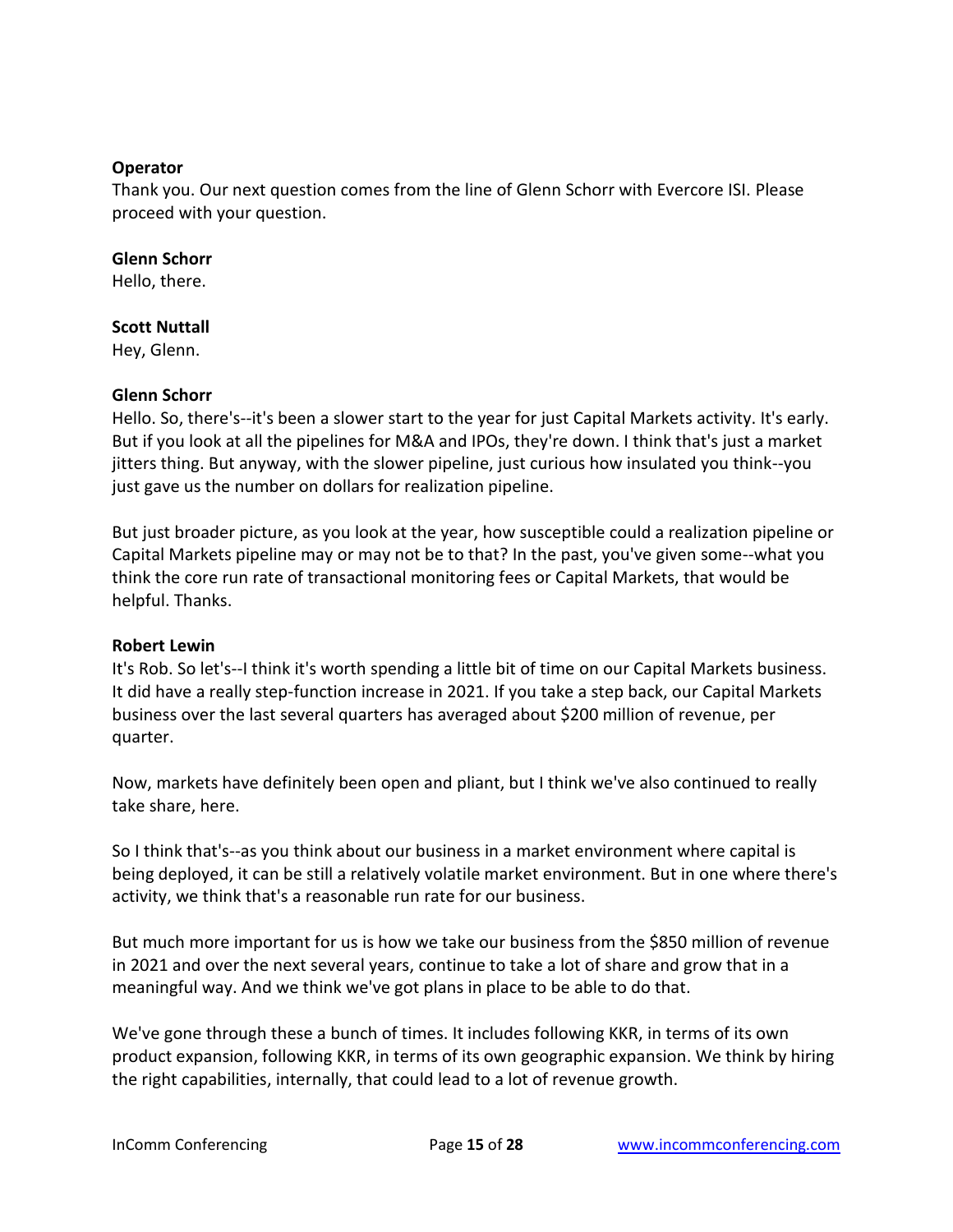And I think it's worth calling out our non-KKR issuer business, our third-party business, it generated almost \$200 million of revenue in 2021. And I think that really speaks to our business model and the quality of our people, that we were able to take that business and scale to the point that is not too different from a revenue perspective from where our Capital Markets business was in aggregate, not too long ago.

# **Craig Larson**

Glenn, it's Craig. We were looking at some of these statistics and are kind of interesting, just to give you another sense of the breadth in Capital Markets fees. When you look at deployment for us as a firm, deployments increased materially, obviously.

We were \$30 billion in 2020, \$70 billion in 2021. And if you look at where that came from and the impact of that, it had a big impact on Capital Markets revenues.

So, that increase in deployment for us, it really didn't come from private equity. So, we invested \$10 billion in 2020. We invested \$10.2 billion in 2021. And so, KCM fees from Capital Markets went from \$230 million to \$250 million in the year. Like, they were up modestly.

But what you really saw, the big driver, when you add up deployment for us in infrastructure, core private equity growth and real estate equity, so these are the areas that are going to generate on deployment, can generate sizable capital markets fees. That deployment for us went 2.3x, went up 2.3x in 2021.

And Capital Markets fees cumulatively, similarly, went up 2.3x, went from \$150 million to about \$350 million.

So, it is a--the dynamic that you have is one where deployment is becoming a lot more broadbased. And again, KCM is not solely going to be based on how we're deploying capital, but it's certainly going to be one of those factors.

So, I think, really, in that number, as Rob said, you're seeing a real development in the footprint, in the framework of the firm, which is exciting from a management fee standpoint. And it's also exciting from a Capital Markets standpoint.

# **Robert Lewin**

Glenn, one other. I know you had referenced the impact of the Capital Markets environment have on monetizations. I think the big advantage here as we come into 2022 with over \$15 billion of embedded revenue that sits in our balance sheet between gross unrealized carry and the embedded gains of our investment portfolio.

And I think Q1, and we were off to a good start from the monetization perspective, a good example of that. We don't need straight-line markets up to be able to monetize that \$15 billion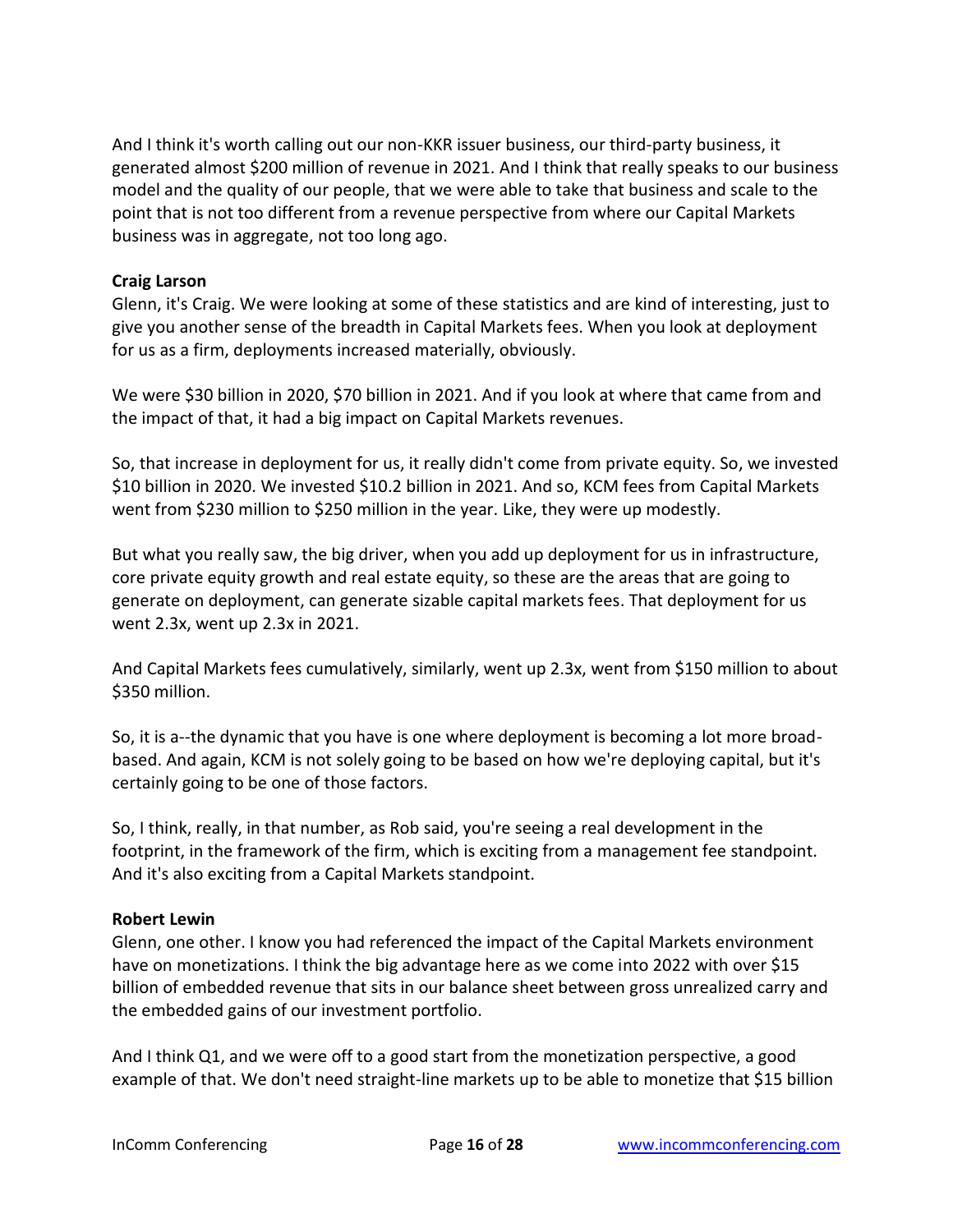of embedded revenue, but what we will need is we will need a market environment that does have some stability over periods of time and is flexible in nature.

And I think there's going to be areas where we're going to be able to continue to pick our spots in this kind of a market environment and generate monetizations for our shareholders.

## **Glenn Schorr**

Great, I appreciate all that. Thank you.

## **Scott Nuttall**

Thank you.

## **Operator**

Thank you. Our next question comes from the line of Jerry O'Hara with Jefferies. Please proceed with your question.

## **Gerald O'Hara**

Great, thanks. Thanks, good morning. Hoping we could get an update just on the strategic investments within your kind of perpetual capital sleeves. Clearly, a nice uptick, year-over-year, but perhaps, you can talk about some of the drivers of that increase and what we might be able to expect on a go-forward basis. Thank you.

## **Craig Larson**

I think--hey, Jerry, it's Craig, very broad-based again. I think when you look at a lot of the core is an example area for us in--from a perpetual standpoint where we're raising capital. Infrastructure, real estate, as I mentioned, two aspects of both Europe and Asia real estate perpetual or capital is going to be perpetual in nature.

Global dynamic, by itself, continues to grow and scale, in addition to that, which is great. And I think we've, over time, also mentioned these longer-dated strategic-type partnerships.

That activity continues. It's multi-asset class. It's again, capital where you can have recycling, which can be very valuable from an economic standpoint. You're not going to see that activity from us every quarter.

But again, those dialogues continue, and we'll keep you up to date and abreast on that.

## **Robert Lewin**

Jerry, one other thing, if you look at Page 5 on our press release, you can see our perpetual capital. It was up, year-on-year, over 7x. Now, a lot of that is Global Atlantic. But what we don't want to get lost in that slide is that ex Global Atlantic, our perpetual capital year-on-year was still up 4x versus this time last year.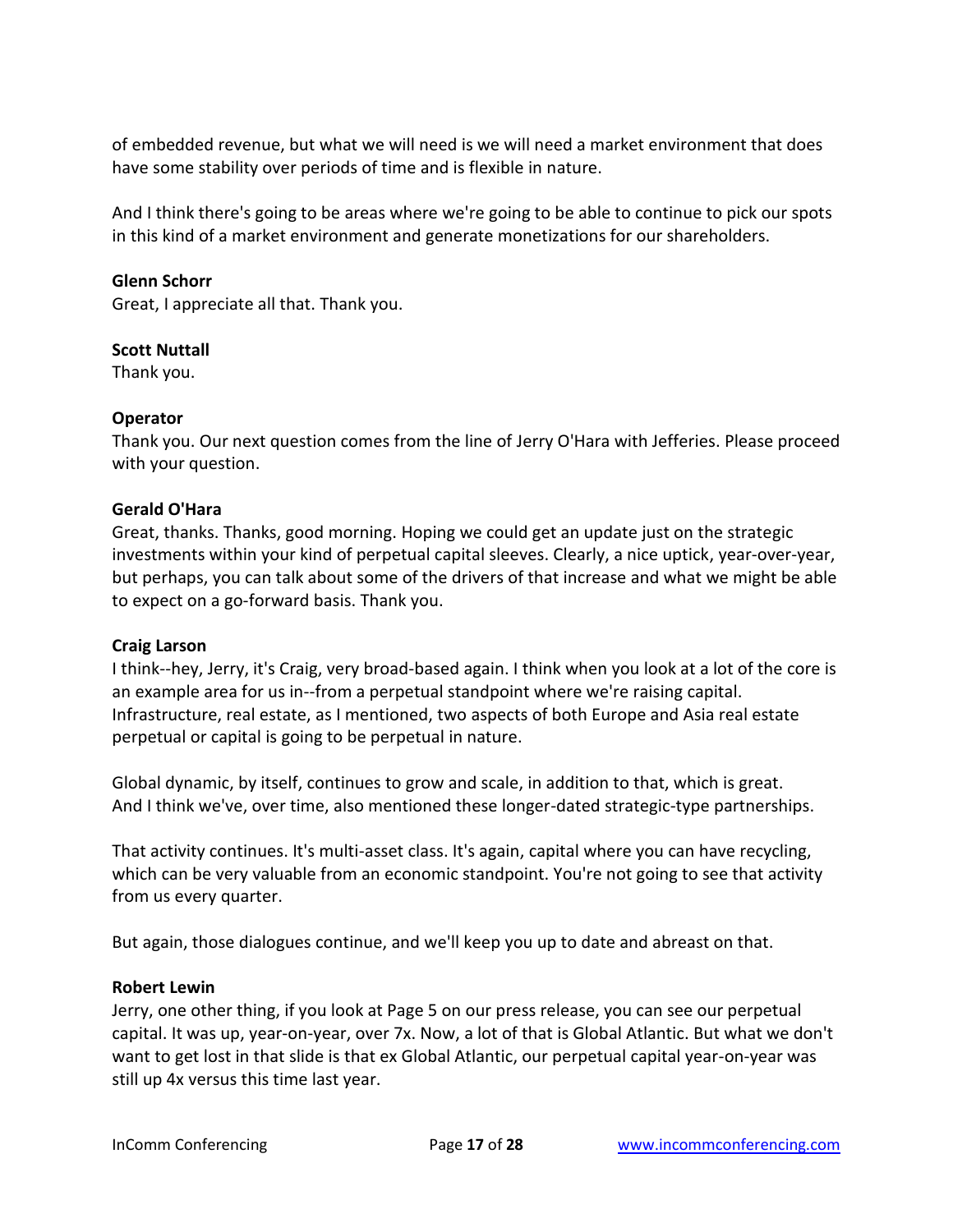And so, there's a lot of momentum, across that part of our business.

## **Gerald O'Hara**

Great. That's helpful. And then just as a follow-up, I appreciate the thoughts around the private wealth channel. But as it relates to the sort of investment, I think last quarter you talked about sort of looking to triple headcount, if my notes are right, and continuing to sort of invest in operations and technology.

Can you just perhaps give us an update on how things have progressed there and how we're tracking, relative to perhaps, where you were last quarter. Thank you.

## **Craig Larson**

Hey, Jerry, it's Craig. So, we don't really want to get into the habit, honestly, of giving individual headcount updates on the part of the business and where we are from that. But again, suffice to say, this part is a real strategic priority for us, as we've spoken about.

And there's lots of underlying activity and growth. We feel really well positioned, and we're very active as it relates to hiring talent on a global basis. I hope that that gives you a clear sense of the importance for us.

## **Gerald O'Hara**

Fair enough. Thanks for taking my questions, this morning.

# **Scott Nuttall**

Thank you.

## **Operator**

Thank you. Our next question comes from the line of Craig Siegenthaler with Bank of America. Please proceed with your question.

## **Craig Siegenthaler**

Hey, good morning, everyone.

## **Scott Nuttall**

Good morning.

## **Craig Siegenthaler**

So, my question is on Global Atlantic. I just want to get an update on your progress to reinvest Global Atlantic's portfolio into KKR-originated product. And also how this could or will impact your blended fee rate, as GA reaches your longer-term objective?

## **Robert Lewin**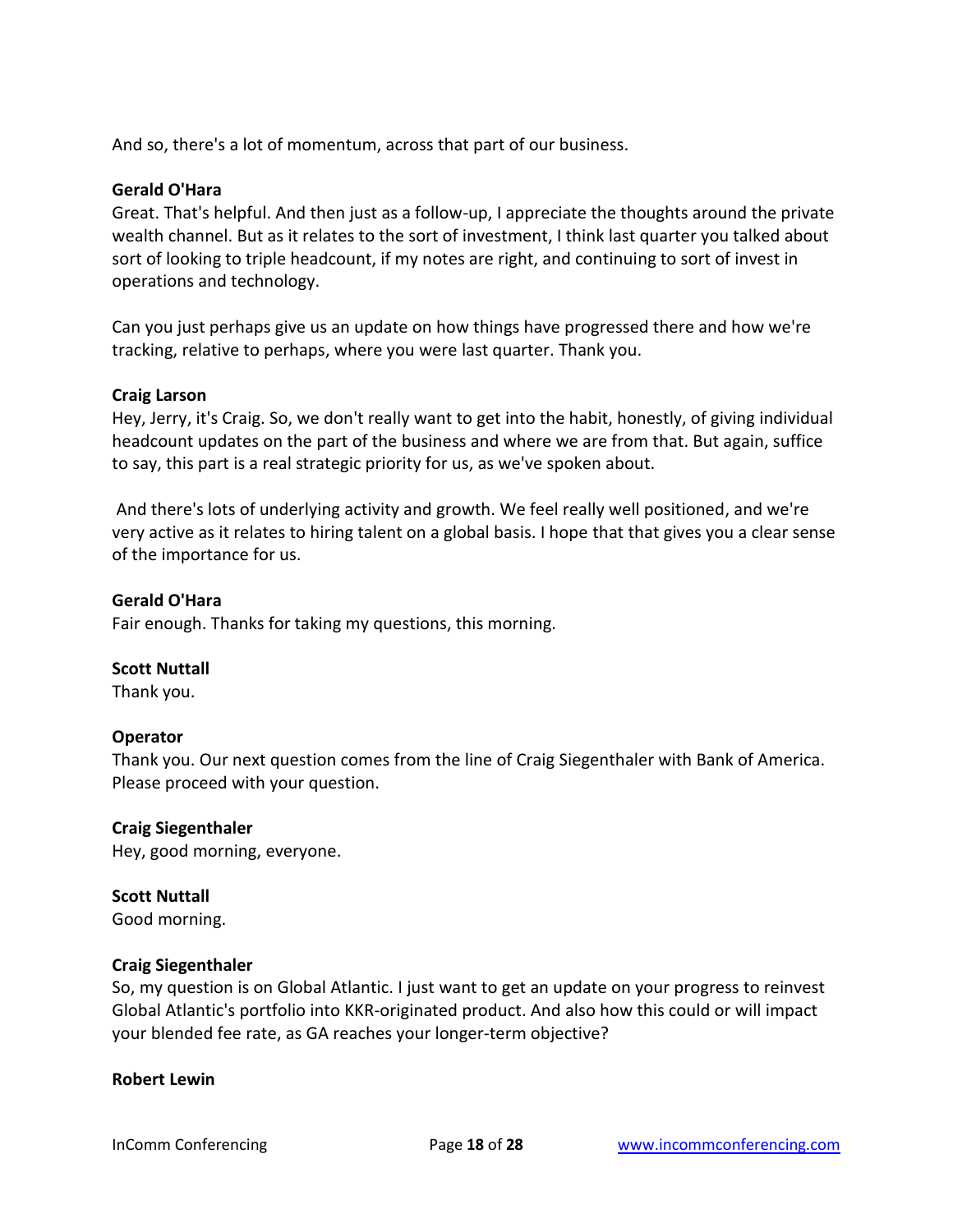Hey, Craig, it's Rob. That's going to be a multiyear process, and we're going to do it in a very prudent way and make sure that we're rotating GA's balance sheet from quality investments that they had today into opportunities for KKR to be able to invest that capital with a similar or better risk level and at an increased yield. And so, that process is taking place.

And I would say 11 months in, we're probably in a better place than we thought we'd be at the beginning of the deal. But there's no doubt, as we complete that rotation or we make progress on that rotation, that's going to increase the blended management fee rate in our overall relationship with Global Atlantic.

I think that blended management fee rate, today, is in the mid-teens, and so, it definitely has the ability to go up over time, based on the rotation that you referenced.

## **Scott Nuttall**

The only thing I'd add, Craig, is that it's going to be a constantly evolving answer to your question because if you think, especially as Global Atlantic pursues block activity, we're bringing on more assets, and then those blocks need to be rotated, themselves.

So, I'm not sure we'll ever reach stasis, frankly. But to Rob's point, we're a bit ahead of where we thought we'd be, and we'll keep you updated. But the block activity has obviously been significant, since we signed the deal.

## **Craig Siegenthaler**

Thanks, Scott and Rob. And just one other question on that one. What assets or KKR-originated assets are being allocated into Global Atlantic, today?

## **Robert Lewin**

Yeah, it's a lot across our real estate credit franchise, our private credit franchise, structured finance, asset-based finance. Those are really the big areas of opportunity that we're working together with the GA team on.

## **Craig Siegenthaler**

Guys, thank you very much.

#### **Robert Lewin**

Thanks, Craig.

#### **Operator**

Thank you. Our next question comes from the line of Devin Ryan with JMP Securities. Please proceed with your question.

#### **Brian McKenna**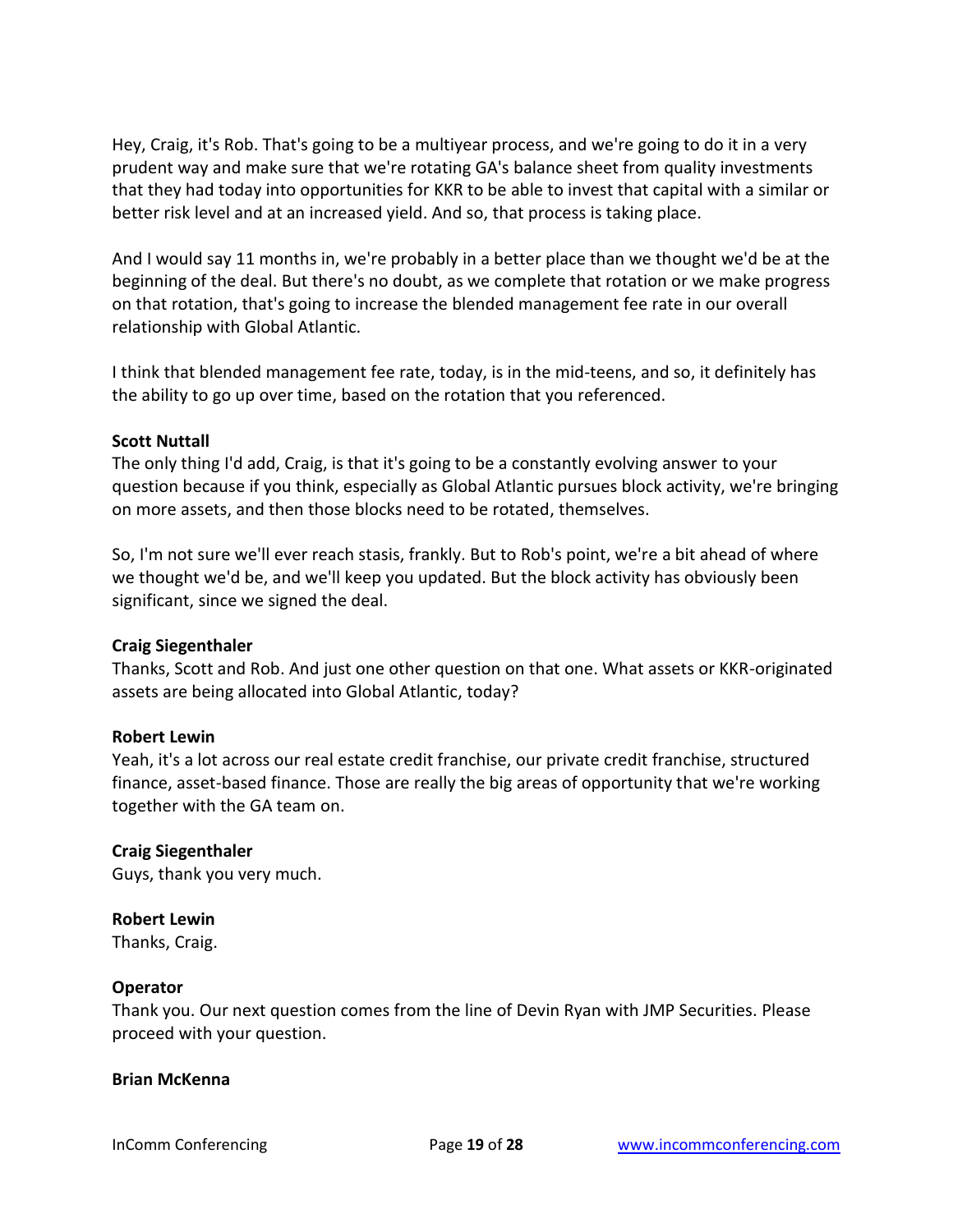Hi, this is Brian McKenna for Devin. So, there's clearly a lot of momentum across the entire platform, and I appreciate all the color on the outlook. But what do you think will be the biggest driver of growth over the next five years?

And then, what products will be the biggest contributor to achieving your FRE and DE targets of \$4 plus and \$7 plus?

## **Robert Lewin**

Hey, Brian, it's Rob. I'll take the first shot at it. The reality is we've got a lot of confidence, across many parts of our business. I'll call out a few, and we talked about them on our prepared remarks.

Asia is a really massive long-term opportunity for us, and we've talked about in the past that we think we could take our Asia business and make it, one day, as big as our North America business. That's for a couple of reasons.

One, we think more than global--excuse me, half of global growth is going to come out of that region, over the next several years.

Two, we have a huge head start and competitive advantage versus our competitors. And really, the key for us is to take our leading position there with our leading position across infrastructure, real estate, credit growth equity on a global base in the marriage of those two things. And we think that could lead to a lot of growth for us in that part of the world.

We've got five products, ex private equity, that will be fundraising for capital in Asia in 2022. So, that's really a big theme for us. What we're doing across real assets and real estate and infrastructure we think is really exciting. We've talked about our buildout of private wealth.

So, there's a number of different avenues and ways that we have to be able to achieve P&L growth, over the next several years.

## **Scott Nuttall**

Yeah, Brian, it's Scott. Thanks for asking the question, it's kind of fun to answer, honestly. Because we talked about last April, we just got a lot going on. We went from six to something like 28 investing strategies, over the last decade, plus. So it's kind of--the answer to your question, it's hard to be succinct, frankly.

We've got to scale everything we started, which is a long list of asset classes, real estate, infrastructure, growth, insurance, core. The list goes on and on. We have an opportunity to, meaningfully, expand our client base. We talked about private wealth a lot today, but there's a lot happening also in the institutional channels.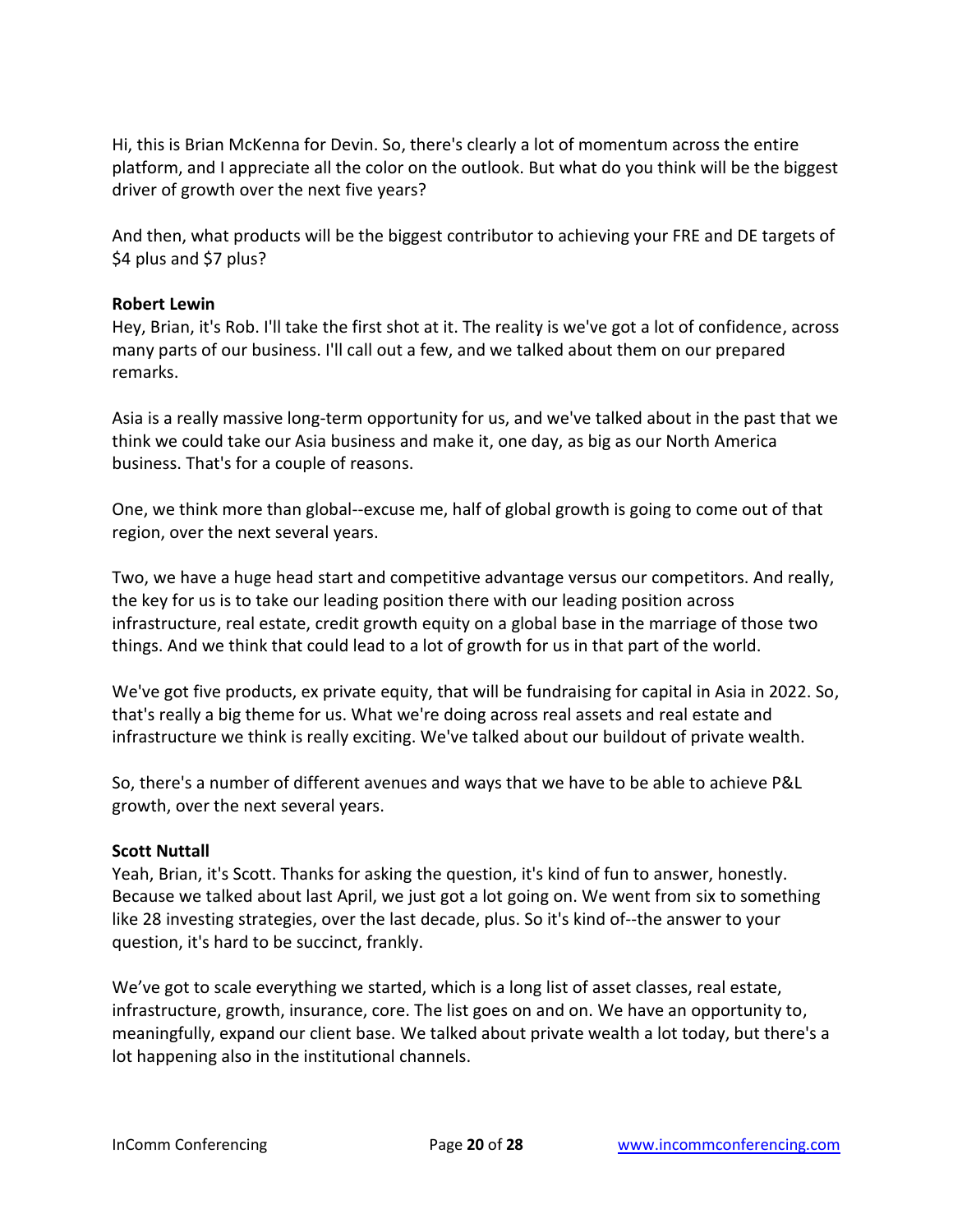We're creating new growth vectors, so not just the existing 28, but you're going to see more things from us, in terms of other ways that we can grow.

I think smart M&A is going to continue to play a real role here, not only expanding through Global Atlantic, but we're also looking at other acquisitions, and then having the balance sheet and the currency gives us real tools to accelerate our growth.

So, we've got lots of opportunities to scale, and we haven't even hit all of them, today. I'm not sure we're going to be able to identify one or two biggest drivers, I think it's going to come from a lot of different places.

And part of the reason you hear such confidence in our voices to double again, after we doubled in such a short period of time, is everything I just mentioned.

## **Brian Mckenna**

Yeah, got it. Appreciate all the color there. And then just two quick modeling questions for Rob. How should we think about margin expansion in 2022, relative to 2021? And then, is there any updated guidance on the tax rate, moving forward?

## **Robert Lewin**

Yeah, I'll start with the second one. What we--our tax rate this year was a little over 17%. And what we said, over time, is we would expect that to migrate up to statutory rate in the low 20s.

As it relates to margin, we've talked about operating in the low 60s. In Q4, we were at 63%. In 2021, we were at 63%, so a little bit ahead of where we thought we would be. We're investing a lot back into the firm, right now.

So, I think low 60s is the right level to think about in the near term. But we believe over the medium term, that we could take our margins to the mid-60s on a sustainable basis, if we're able to execute on the revenue opportunity in front of us. And so, that's what we're very much focused on, as we continue to invest back into the business.

# **Brian McKenna**

Thank you, guys.

# **Scott Nuttall**

Thank you.

## **Operator**

Thank you. Our next question comes from the line of Brian Bedell with Deutsche Bank. Please proceed with your question.

## **Brian Bedell**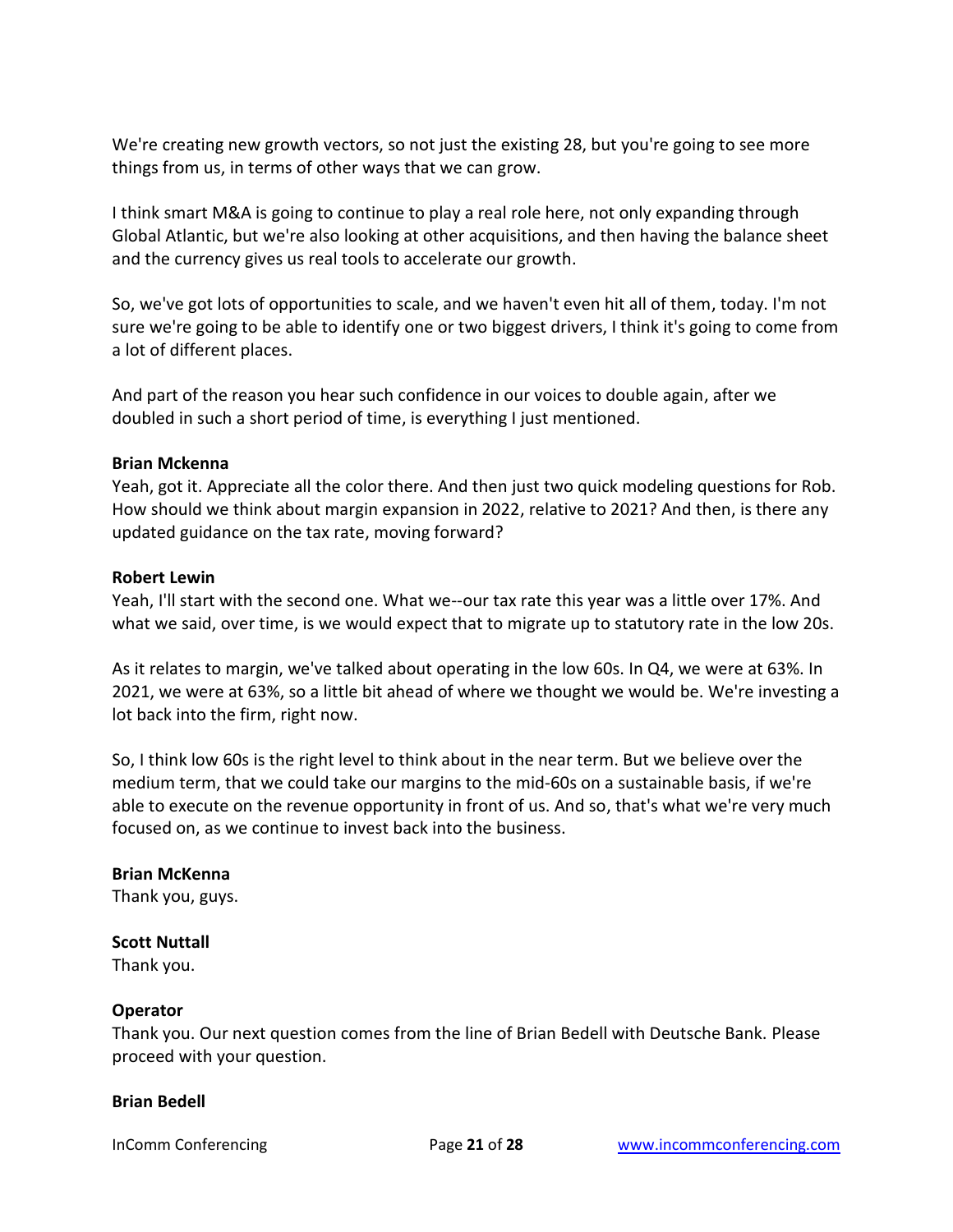Great. Good morning, folks. Thanks for taking my question. Just back on the retail side. Of the \$50 billion in private wealth assets right now, are you able to break that out between what you would call democratized products? I know those are still very much in development but just to try to get a sense of how you're thinking about that fundraising in retail from new products.

Scott, you mentioned, obviously, some products on the yield side gaining attention. Maybe just a flavor of that growth path of that 10% to 20% to 30% to 50%. Maybe even just in the next one to two years, what kind of AUM you think you could raise in new democratized products in retail?

And then to what extent would there be significant placement fees attached with the retail side of that?

## **Craig Larson**

Hey, Brian, it's Craig. Why don't I start? Look, in terms of where we are today, we have three broad democratized solutions that are on a bunch of different platforms, in addition to bespoke solutions that are tailored for individual platforms.

To your first question, we have about \$5 billion of AUM, across that family, if you will. And we do believe, over time, that we'll have democratized products really across all of our asset classes. And alongside of that, we're going to continue to invest in sales, marketing, data, digital talent, etc.

And alongside of where we are today, we do expect we'll see these products launched on additional platforms, over the course of the year, which will be additive to all of this.

So, it feels like, collectively, we're off to a great start. It still feels to us like we're in the earliest stages.

One of those products that seems to be taking or having a lot of mind share, we only began accepting capital in June, it's off to a great start. It's KREST in the real estate business. So, it just feels like we have a lot of momentum, which is really exciting for us.

We don't have any breakdown of democratized products for you, in terms of where we think that number could grow. There's certainly lots of data points out there that highlight the opportunity.

And again, just given the investment we have, the brand investment performance, we think we're really well-positioned to be a big winner in a massive end market.

## **Brian Bedell**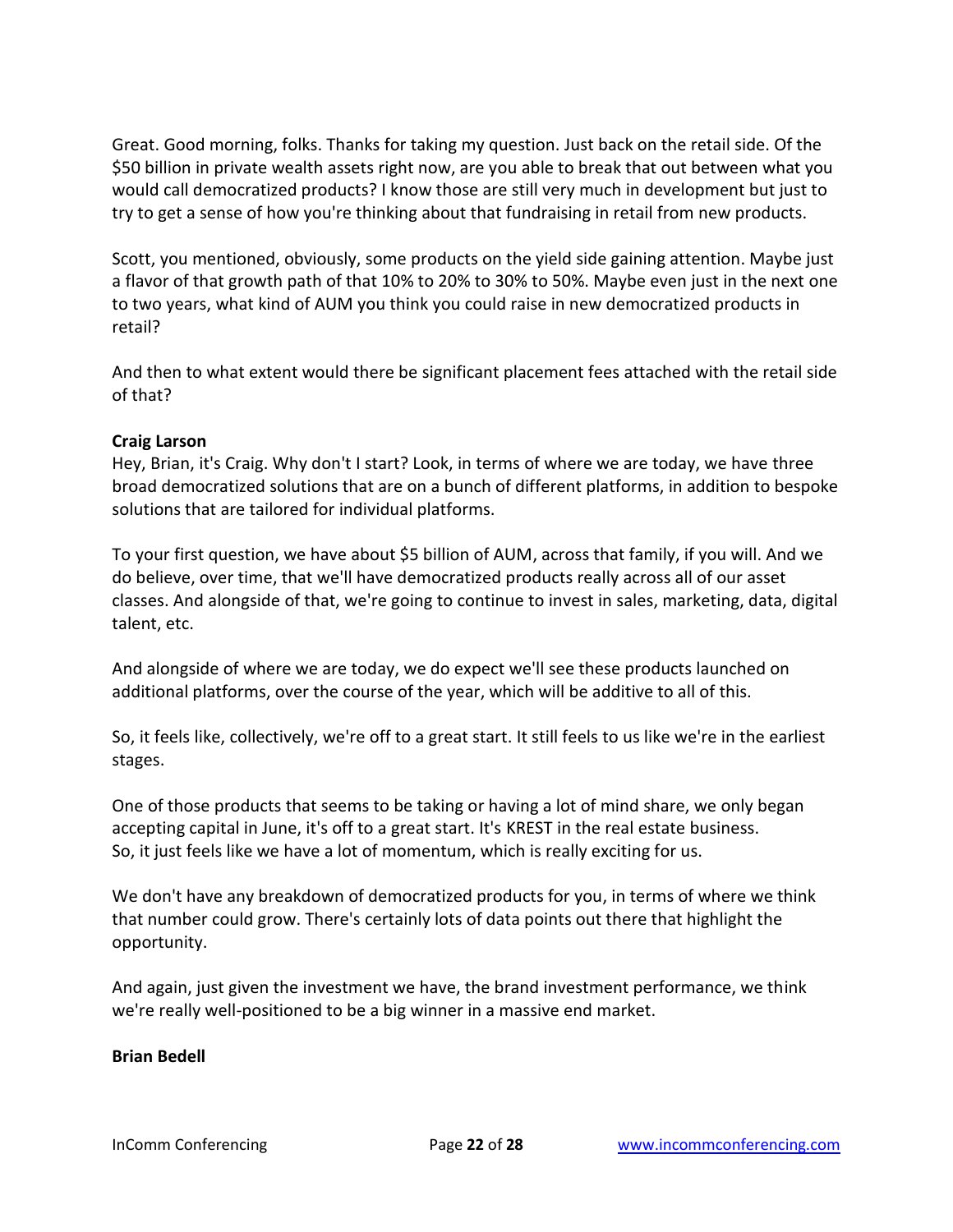Fair enough. And then just on the follow-up, just the timing of a couple of things. The--your expectation of the \$38 billion that's not earning management fees, now. Over what time frame do you expect the rest of that to move into fee-paying AUM?

And then the dry powder also, \$112 billion, is almost double what it was six quarters ago. As you raise product, should we be thinking of that deployment that dry powder running down, in terms of how you're seeing opportunities to invest that you kind of circled to on the call? Or is it possible that that dry powder will continue to build, given your fundraising?

## **Robert Lewin**

Hey, Brian, it's Rob. So on your--on the first part of your question, I'd say in that \$38 billion, I mean, it's a mix of different things. In some cases, it's some investment products where the fee turns on when you invest it, and some of those have lives of three, four, or five years from an investment period perspective. And so, I think about that on a blended basis of about three years.

And some of the other products, it's just capital we've raised and funds that we haven't yet turned on. And so, we would think that that's more in the next three, six-ish month time frame. So I think on a blended basis, a couple of years, overall. Feels like a reasonable assumption for that \$38 billion, maybe a little bit inside of that.

And then, as it relates to the dry powder, it's a tough question to answer. It is really a function of how active the investment environment is, coupled with our fundraising activity.

And so, I think what you've heard from us a number of times on this call is the excitement we have for future fundraising. At the same time, in these volatile markets, we think the opportunity for us to be lean and get from an investment perspective might get more interesting.

And so, I think it will just be a balance of those two things. Hard to be prescriptive about where that number goes, over the next couple of quarters.

## **Brian Bedell**

That's fair. Thank you for all the color.

## **Operator**

Thank you. Our next question comes from the line of Michael Cyprys with Morgan Stanley. Please proceed with your question.

## **Michael Cyprys**

Hey, good morning. Thanks for taking the question. I want to circle back to a comment Scott had made. Scott, you had mentioned that the quantum of opportunity was greater than anticipated. I'd just be curious to hear your perspectives on why that's been the case.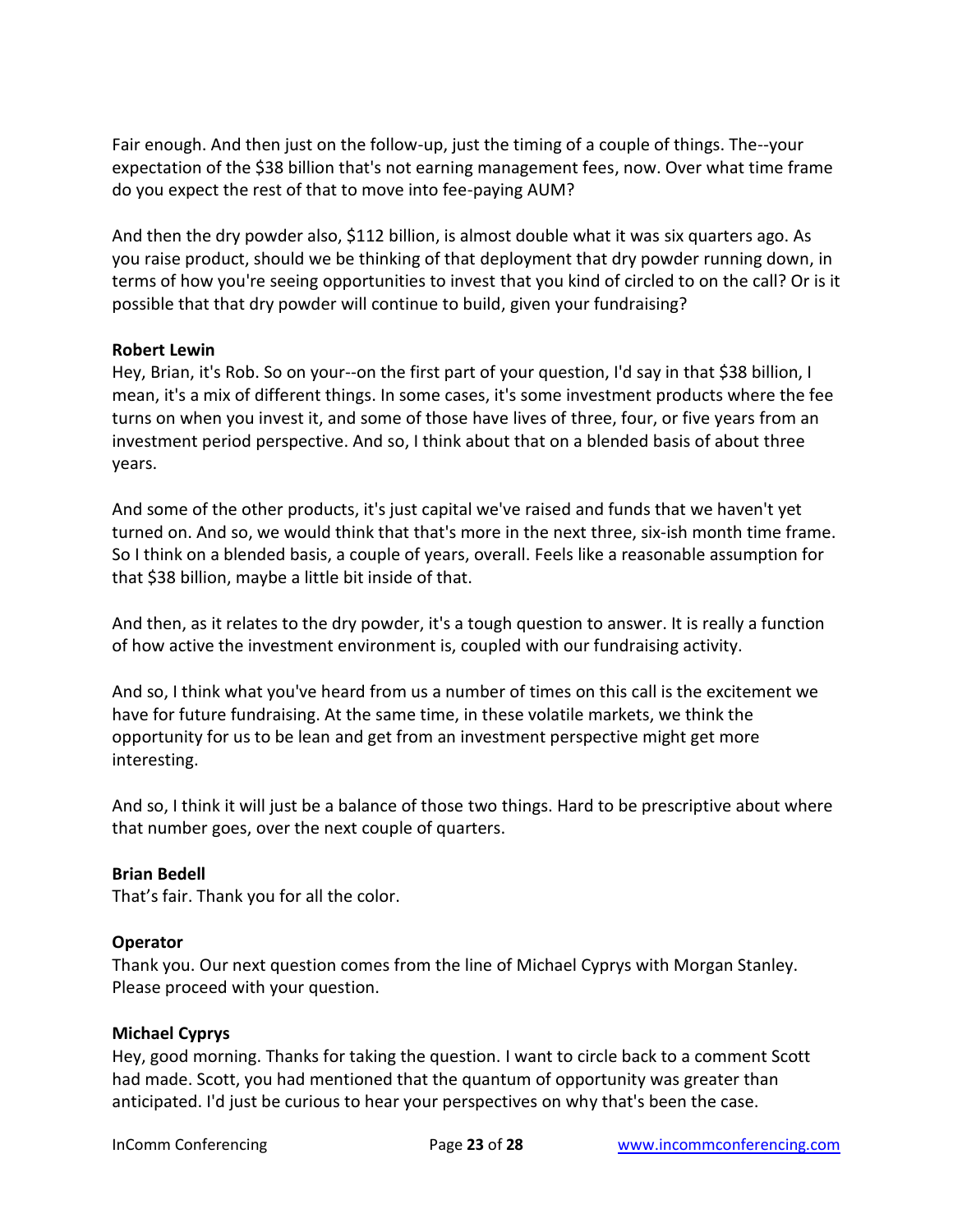What's changed across the industry, over the past 12 to 18 months? And as you look forward, are there any sort of risks to the outlook that you're paying attention to, either regulatorywise? Clearly, there's been some movement there or on the macro front. Just curious your perspectives, there.

## **Scott Nuttall**

Thanks for the question, Michael. Yeah, I think part of it is--let me take it back to kind of the strategy that we laid out last April, which is that we said that we only wanted to be in businesses where we thought we already were or could get to be top three in the world. And we wanted to stay focused in those areas.

And I think part of the reason you hear us saying now that we think the quantum of the opportunity is greater than we anticipated is the end markets that we're facing off against are growing, quite rapidly. And we're finding investor appetite, not only from the traditional sources, but new sources are increasing faster than we'd anticipated.

So, end markets are growing very quickly, and more and more people are investing in what we do. And so, that's kind of part one to the answer to your question as to why the quantum is greater than we'd anticipated. We already expected growth. I think it's a bit more than we expected.

The other thing I'd say is that we are approaching top three, faster than we'd anticipated in some of these asset classes. And a lot of that's on the back of good investment performance and building like and trust with a broader client base.

And so, the end opportunity is bigger than probably we thought, and we're getting there more rapidly than we thought.

And so, the definition of top three in terms of what that means in terms of magnitude of AUM, revenue, profitability is, therefore, bigger than what we'd anticipated probably 12, 18 months ago.

The risks, I think, are pretty straightforward. We've got to execute. It's a pretty straightforward business when you back up. If you have strong investment performance and you have products that clients want to invest in and they like you and they trust your judgment and you perform for them through a cycle, it's very straightforward to scale.

So, a lot of the risks, and this is one of the reasons we like our business so much, it's on us. We've got execution in front of us. We just need to perform.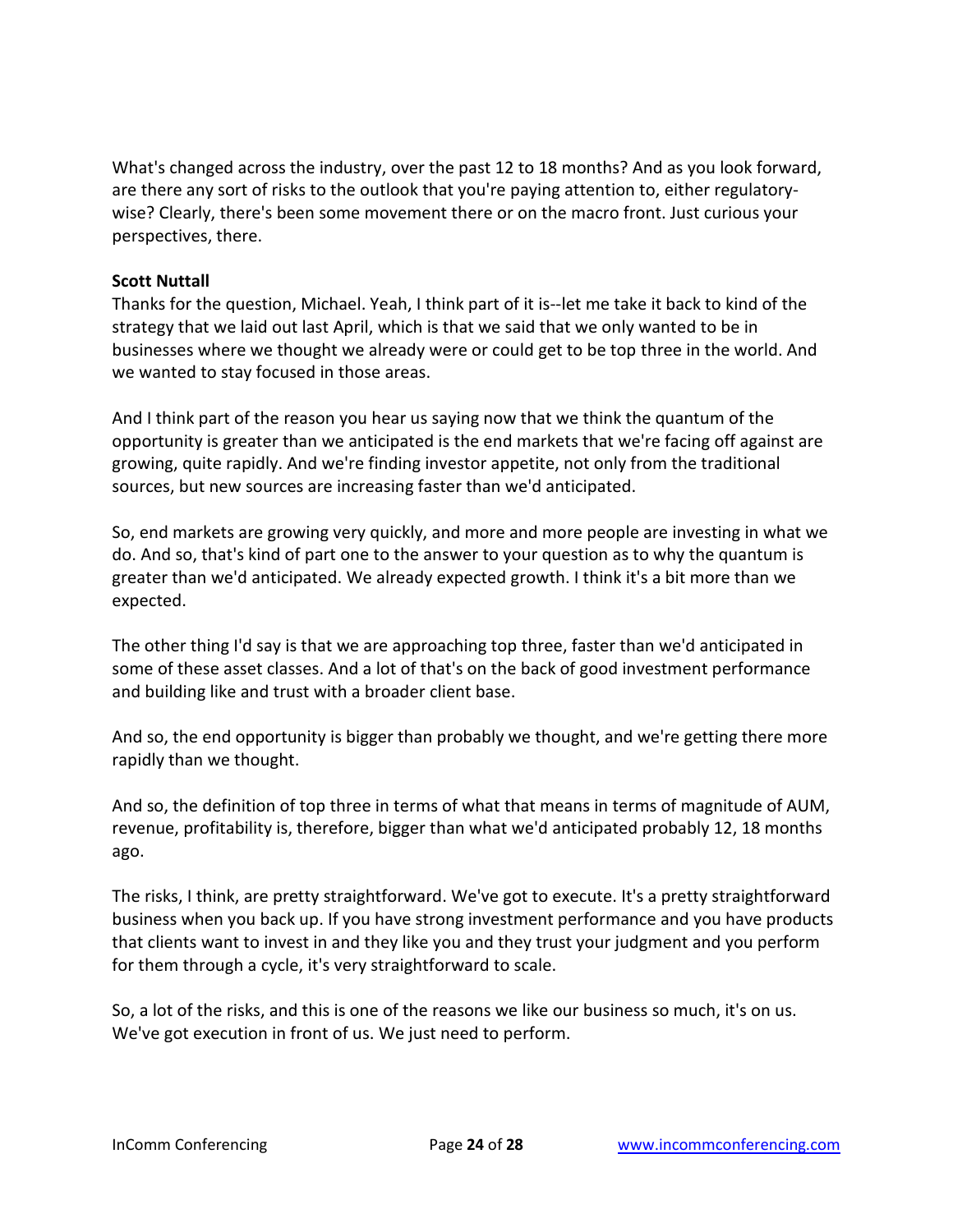And I think a big part of the reason you've seen us scaling so rapidly is we've had really strong investment performance, at the same time that we've been operationalizing a broader client base. And we do see a significant amount of running room on both of those topics.

So, I know there's been a couple of questions today about market volatility, and it's been a little more bumpy at the beginning of this year than what we saw, last. But from our standpoint, that tends to be quite good news.

We've talked about the \$112 billion of dry powder. If we can invest into volatility, that tends to create long-term opportunity for us, in terms of incremental revenue and profit down the road. So, a long way of saying we really like the way we're positioned, right now.

Low volatility is probably good for our business long term, and the opportunity ahead is significant.

# **Michael Cyprys**

And just on the regulatory point, just any sort of thoughts there around potential for regulatory changes, enhanced transparency around fees, etc.?

## **Scott Nuttall**

Look, I think the level of regulatory scrutiny of our space is probably a positive for larger players that are more institutionalized. And so, there's aspects of how the regulatory environment is developed that I think the barriers to entry in our space have gone up, and that's good for incumbent players.

So, nothing that we see that I would call out, today. Our job is to react to what the regulators talk to us about. And so far, we actually think it's been long term helpful to our business.

## **Michael Cyprys**

Great. And just a quick cleanup question for Rob, if I could. Just hoping you might be able to update us on the amount of capital that was invested off the balance sheet in '21 and the realizations, as well off the balance sheet in 2021 and how that compared to 2020, if you have that.

#### **Robert Lewin**

Yeah, activity was certainly up across the board, Mike. We monetized just over \$3 billion of the balance sheet in 2021. And we deployed about \$3.7 billion. That deployment does not include Global Atlantic.

So, if you include Global Atlantic in that number, we'd be a little bit below \$7 billion of deployment for the year.

## **Michael Cyprys**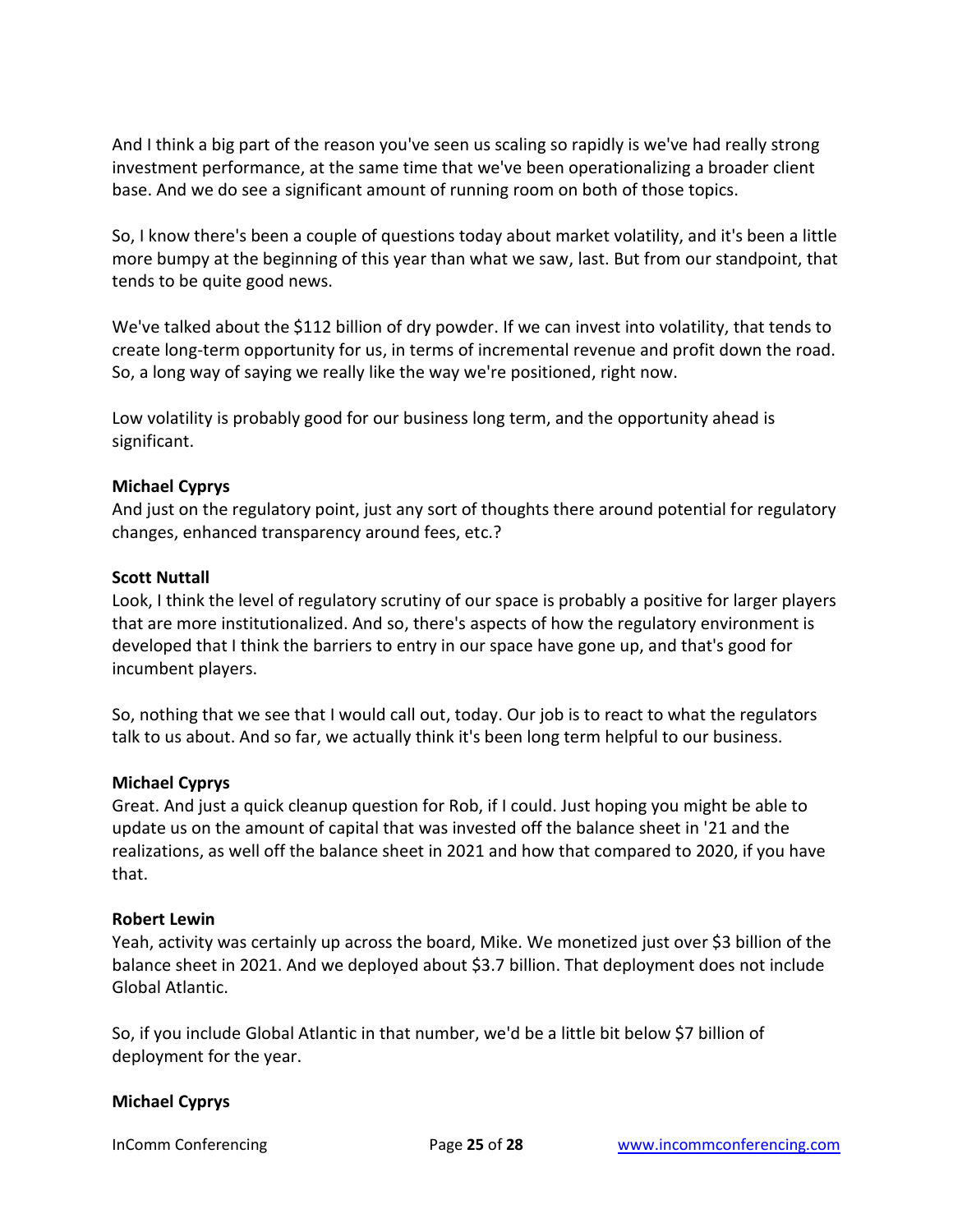Great, thanks so much.

#### **Robert Lewin**

Yeah, thanks, Mike.

#### **Scott Nuttall**

Thank you.

#### **Operator**

Thank you. Our next question comes from the line of Finian O'Shea with Wells Fargo Securities. Please proceed with your question.

#### **Finian O'Shea**

Hi, good morning. To follow on the insurance topic, are you able to touch on what you're seeing on the regulatory agenda, focusing more on structured products and alternative asset manager affiliates and if you see any major impact to the product that you and your peers are providing to insurance clients?

#### **Robert Lewin**

Thanks for the question. It's a topical one, and we're spending a lot of time, internally focused, on it. Part of the answer is similar to the answer Scott just gave from a regulatory--overall regulatory environment perspective.

I'd say the insurance industry, just like other financial services industries, is going through a period of change. In general, the industry is getting more sophisticated, and we think that is, ultimately, a good thing for policyholders.

And so, as a result of that, we think it's entirely appropriate for regulators to adapt as the industry evolves, and we think smart regulation is a good thing for the industry, overall.

And so as it relates to Global Atlantic, specifically, we've got really close and transparent relationships with all of our regulators. We know they are working to gather information and industry feedback.

And beyond that, there's really not a lot that we can comment on. All that we can say is that we don't anticipate really any major change to our core business model, which is investing thoughtfully behind the long-term promises that we're making as an institution to policyholders. I appreciate the question, and it is a topical one.

## **Finian O'Shea**

Thank you.

## **Operator**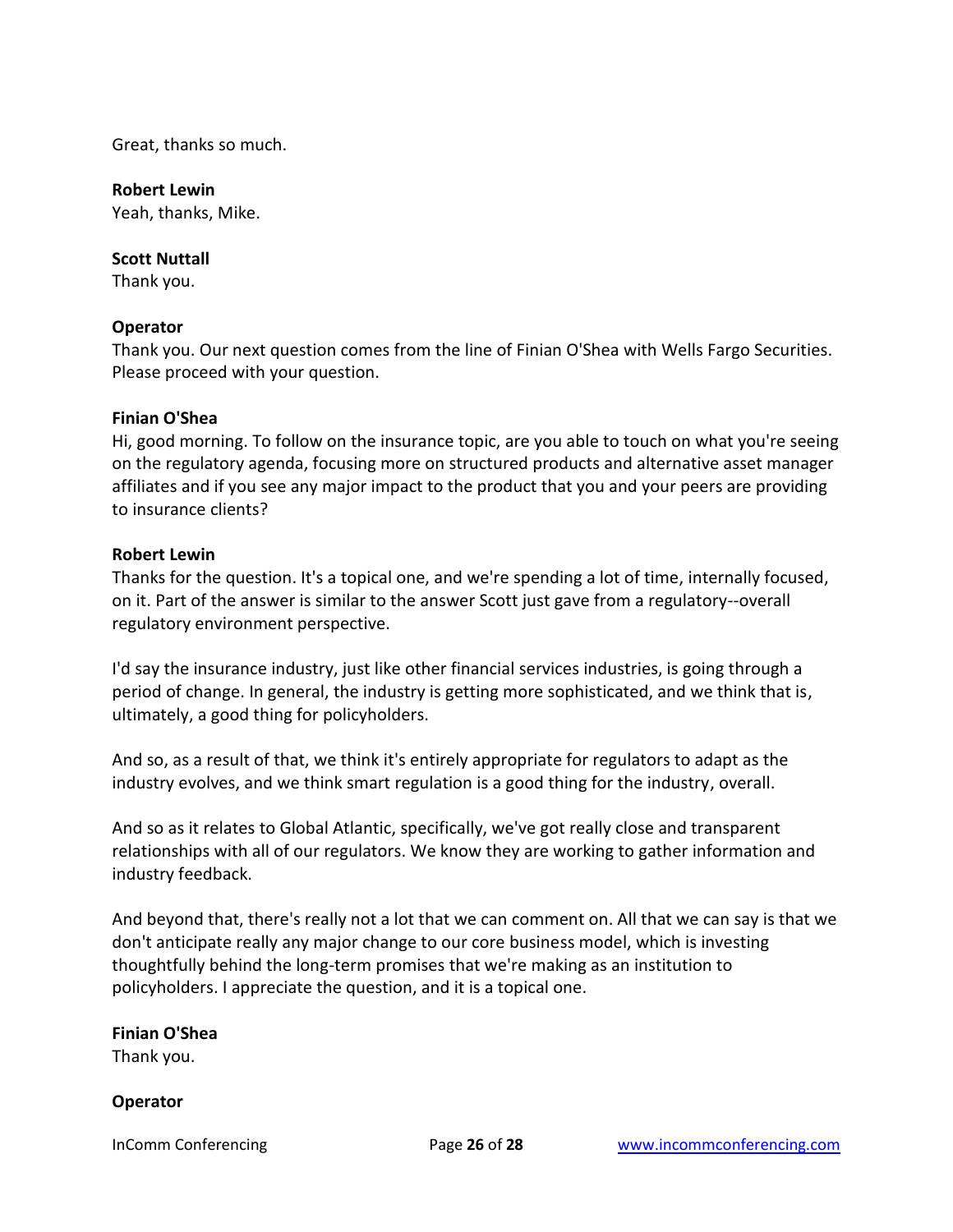Thank you. Our final question, this morning comes, from the line of Rufus Hone with Bank of Montreal. Please proceed with your question.

## **Rufus Hone**

Great. Thanks for taking my question. Had one on Global Atlantic. Clearly, strong AUM and earnings growth since the acquisition, and I was curious if you anticipate any change in the appetite for block transactions and on your regular quarterly inflows, as interest rates start to rise. Any details there would be helpful. Thank you.

## **Robert Lewin**

So, no change in our appetite. It's been an area of very meaningful and we think very smart growth that Global Atlantic has had, over the past 12 months. I would say the space around block transactions, I'm sure, as you noted, has become a little bit more competitive.

But we think with our capital base, quality of our management team, the relationships we have and really our systems and processes, they position us all to compete really effectively for block transactions.

I think a big reason why Global Atlantic partnered up with KKR, in addition to that, was our capabilities on the asset management side and our ability to rotate assets in these blocks into KKR-originated product. And so, when you combine all of that, we think we're really well positioned.

No change in appetite, and the institutional part of GA's business will continue to be a big growth driver for them, going forward.

# **Operator**

Thank you. Ladies and gentlemen, that concludes our question-and-answer session. I'll turn the floor back to Mr. Larson for any final comments.

# **Craig Larson**

We would just really like to thank everybody for your interest in KKR, and we look forward to chatting with you, next quarter. Take care. Thanks again.

# **Operator**

Thank you. This concludes today's conference. You may disconnect your lines at this time. Thank you for your participation.